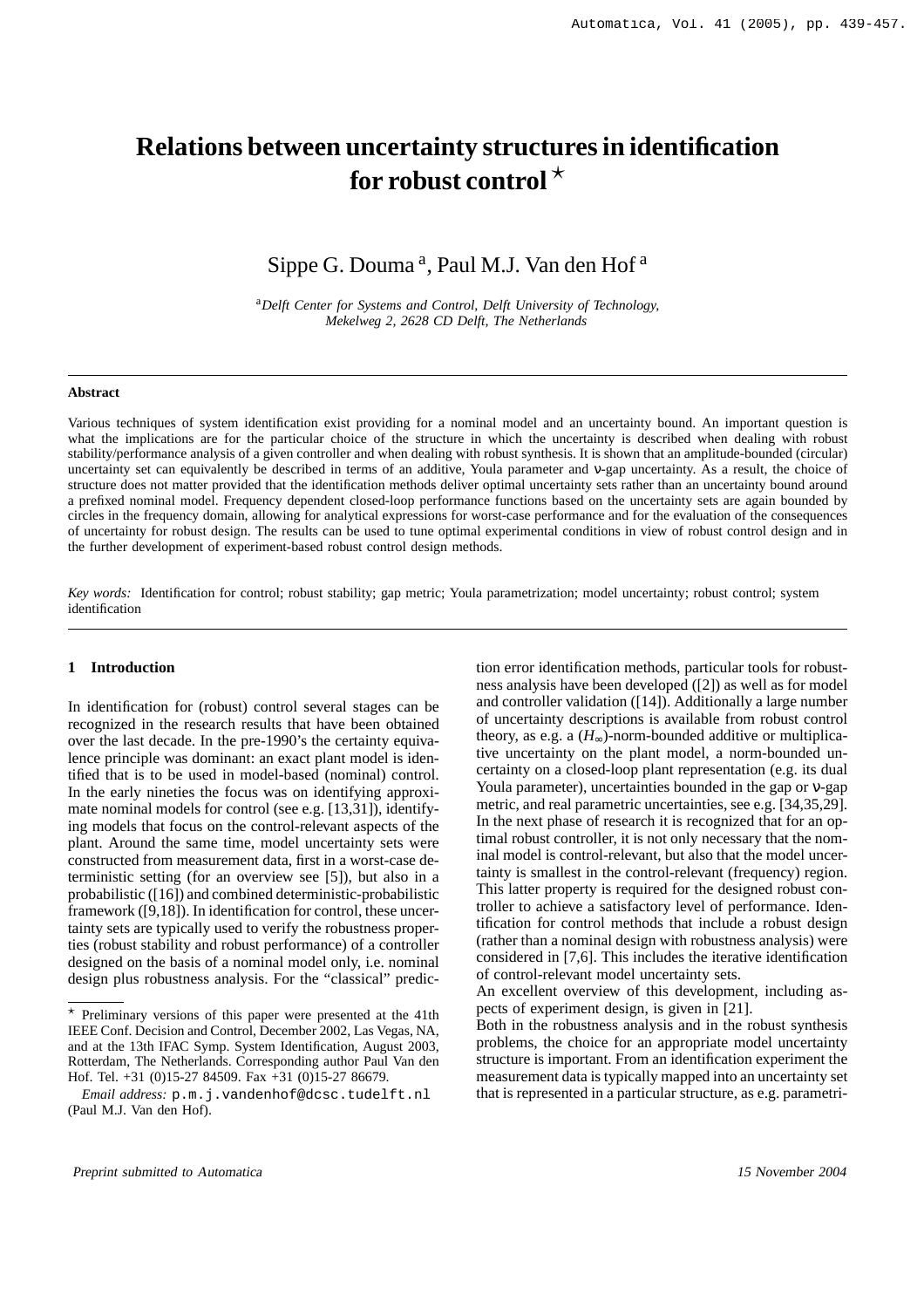cally structured (ellipsoidal) uncertainty, norm-bounded additive, non-parametric (boxed, ellipsoidal) additive in the frequency domain [25,16,18,9].

Amongst such a variety of possible uncertainty structures a relevant question is what the implications are of a particular choice of structure for the identification for robust control problem. An ultimate question to be answered would be what is, for a given purpose (robust stability/performance analysis or synthesis), the best model uncertainty structure in which to identify the model set (nominal model and uncertainty bound). And consequently, what would be the best experiment allowing for minimization of the uncertainty.

In this paper the former problem will be taken at hand. While extensive literature exists dealing with characteristics of each uncertainty structure, answering the posed question requires a thorough comparison and a bridging of the gap between identification and robust control that goes beyond the present state of the art. A first attempt with limited scope only directed towards robust stability issues was made in [12]. Computational tools for calculating robust performance over uncertainty sets are available for many structures [35,34]. Here we will focus in particular on analytical expressions.

This paper is intended to highlight aspects in which the various uncertainty structures differ in their consequences for robust analysis and design and in their potentials to be determined on the basis of realistic experimental data. In the next section the uncertainty structures and the performance measure are specified. The third section explores the link between the uncertainty structures and their behaviour under a linear fractional transformation. In the last three sections the uncertainty (structure) is analyzed with respect to, respectively, robust stability and robust performance (analysis/synthesis).

# **2 Framework**

We consider single-input-single-output linear time-invariant finite dimensional systems  $G(s)$  and controllers  $C(s)$ . Coprime factorizations of plants and controllers are defined as  $G(s) = N(s)D^{-1}(s)$  and  $C(s) = N_c(s)D_c^{-1}(s)$  where  $N(s)$ ,  $D(s)$ ,  $N_c$ ,  $D_c \in \mathbb{R}$ *H*<sub>∞</sub> satisfy the usual conditions [33]. The factorizations are normalized, denoted by  $\overline{(\cdot)}$ , if they additionally satisfy  $\bar{N}(s) * \bar{N}(s) + \bar{D}(s) * \bar{D}(s) = 1$ , where  $(\cdot)^*$ denotes complex conjugate transpose. This paper considers three model sets based on a specific uncertainty structure:

*Additive uncertainty*

$$
G_a(G_x, W_a) := \{ G_{\Delta}(s) \mid G_{\Delta}(s) = G_x(s) + \Delta_a(s) , |\Delta_a(i\omega)| \leq |W_a(i\omega)| \quad \forall \omega \in \mathbb{R} \},
$$
 (1)

with  $G_x(s)$  a nominal model and  $W_a(s)$  a weighting function.

*Youla-uncertainty*

$$
G_Y(G_x, C, Q, Q_c, W_Y) :=
$$
  
\n
$$
\begin{cases}\nG_{\Delta}(s) | G_{\Delta}(s) = \frac{\bar{N}_x(s) + \bar{D}_c(s)\Delta_G(s)}{\bar{D}_x(s) - \bar{N}_c(s)\Delta_G(s)}, & (2) \\
| Q_c^{-1}(i\omega)\Delta_G(i\omega)Q(i\omega) | \le |W_Y(i\omega)| \quad \forall \omega \in \mathbb{R}\n\end{cases}
$$

with  $G_x(s) = \overline{N}_x(s)\overline{D}_x^{-1}(s)$  a nominal model,  $C(s)$  $\bar{N}_c(s)\bar{D}_c^{-1}(s)$  a present controller and  $Q(s), Q_c(s)$  stable and stably invertible weighting functions reflecting the freedom in choosing the coprime factorizations of  $G_x(s)$  and  $C(s)$ [33]. An additional weighting can be provided by  $W_Y(s)$ . The Youla parameter ∆*G*(*s*) is uniquely determined by  $\Delta_G(s) = \bar{D}_c^{-1}(s)(1+G_{\Delta}(s)C(s))^{-1}$   $(G_{\Delta}(s)-G_{\chi}(s))\bar{D}_{\chi}(s).$ 

ν*-gap uncertainty* [34]

$$
G_{\mathsf{V}}(G_{\mathsf{x}}, W_{\mathsf{V}}) := (3)
$$
  

$$
\{G_{\Delta}(s) \mid \kappa(G_{\Delta}(i\omega), G_{\mathsf{x}}(i\omega)) \leq |W_{\mathsf{V}}(i\omega)| \quad \forall \omega \in \mathbb{R}\},
$$

with  $\kappa$  (*G*<sub> $\Delta$ </sub>, *G<sub>x</sub>*) the chordal distance between a plant *G*<sub> $\Delta$ </sub>(*s*) =  $\bar{N}_{\Delta}(s)\bar{D}_{\Delta}^{-1}(s)$  and the nominal model  $G_x(s) = \bar{N}_x(s)\bar{D}_x^{-1}(s)$ , defined by

$$
\kappa(G_{\Delta}(i\omega), G_{x}(i\omega))\;:=\; |\bar{N}_{x}(i\omega)\bar{D}_{\Delta}(i\omega)-\bar{D}_{x}(i\omega)\bar{N}_{\Delta}(i\omega)|\\ =\frac{|G_{x}(i\omega)-G_{\Delta}(i\omega)|}{\sqrt{\left(1+|G_{\Delta}(i\omega)|^{2}\right)\left(1+|G_{x}(i\omega)|^{2}\right)}}.
$$

Note that at this point pole/zero conditions are not yet imposed on  $G_{\Lambda}(s)$ ,  $G_{\chi}(s)$ ,  $\Delta(s)$ ,  $P(s)$  or  $W(s)$  as required when studying robust stability conditions. The focus lies here with the properties of the frequency responses of the sets. In section 4 the particular stability conditions will be discussed. We consider a frequency-dependent control performance measure:

$$
J(G_{\Delta}, C, V, W) := \bar{\sigma}(V(i\omega)T(G_{\Delta}(i\omega), C(i\omega))W(i\omega)), \quad (4)
$$

with  $\bar{\sigma}$  the maximum singular value and

$$
T(G_{\Delta}, C) := \begin{bmatrix} G_{\Delta} \\ 1 \end{bmatrix} (1 + G_{\Delta} C)^{-1} \begin{bmatrix} C & 1 \end{bmatrix}.
$$
 (5)

The weighting matrices *V* and *W* are diagonal. These diagonal weighting functions allow for a large range of performance specifications, such as weighted sensitivity or complementary sensitivity function [35], loop-shaped performance [26,34] and more general versions [8] .

**Remark 1** *From here onwards the arguments s and i*ω *are omitted to include both an evaluation in terms of transfer functions (e.g. G*(*s*)*) with frequency responses over the whole frequency axis, and an evaluation over a frequency grid with, e.g.*  $G(i\omega_k) \in \mathbb{C}$ ,  $\omega_k \in \Omega \in \mathbb{R}$ *. Throughout the paper*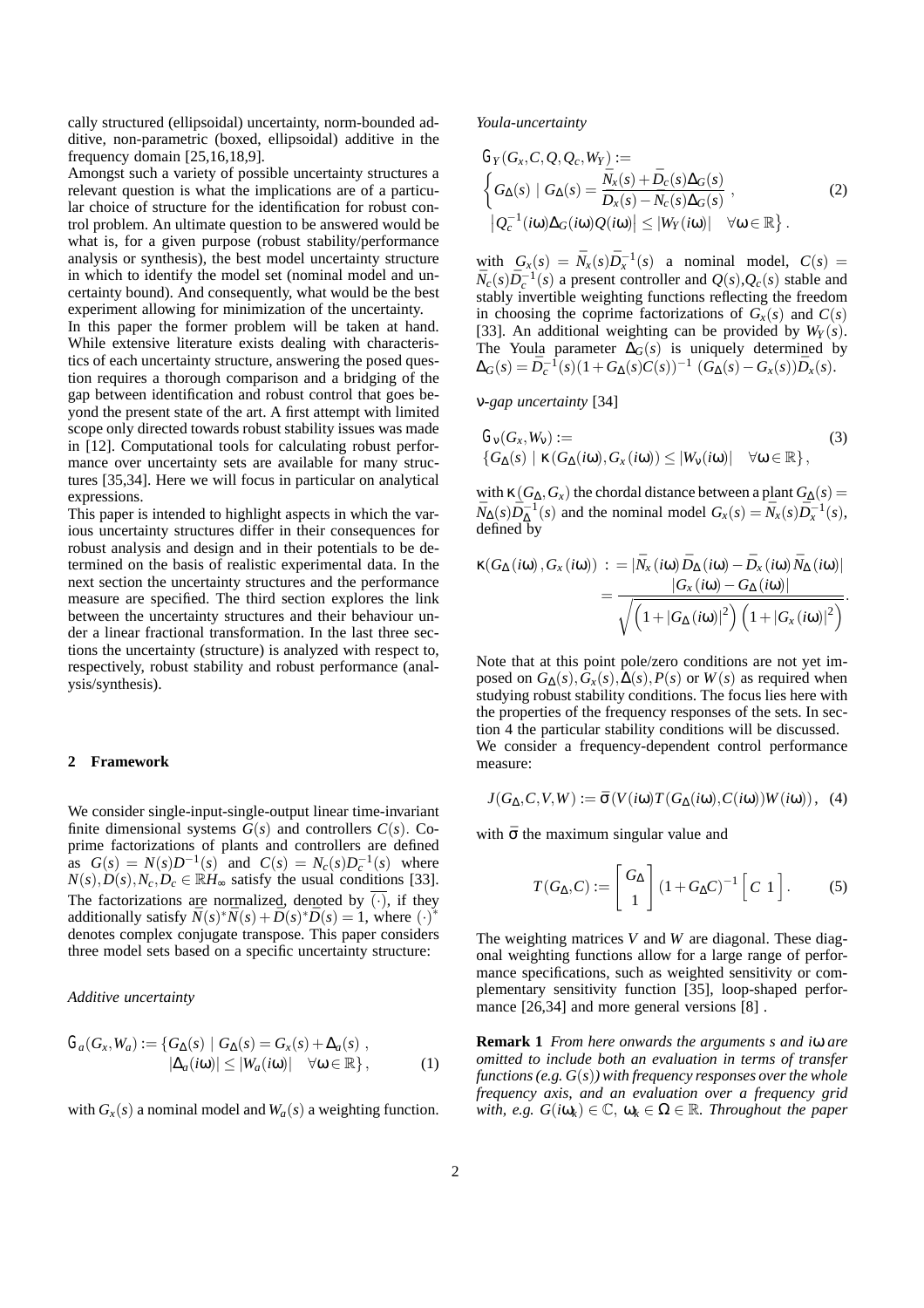

Fig. 1. Lower (a. left) and upper (b. right) linear fractional transformations in a control loop of a model with uncertainty.

*results will be formulated in terms of frequency responses. However, all results are such that they hold true for transfer functions. Substitution of* |*X*| <sup>2</sup> *by X*(*s*)*X*<sup>∗</sup> (*s*) *and interpreting*  $\sqrt{|X|^2}$  *as the spectral root of*  $X^*(s)X(s)$  *will allow for a formulation in terms of (rational) systems.*

A convenient way of dealing with model uncertainty and closed-loop performance functions is in terms of upper and lower linear fractional transformations (Fig. 1). The mapping of the open-loop transfer functions *G*<sup>∆</sup> to the closedloop performance functions in (5) can be described with a lower linear fractional transformation (LFT)  $F_{\ell}(P,C)$  :=  $P_{11} + P_{12}C(1 + P_{22}C)^{-1}P_{21}$ . This is indicated in Figure 1(a). Similarly, the three uncertainty sets above can be described in terms of an upper LFT (see Figure 1(b)):  $F_u(P, C)$  :=  $P_{22} + P_{21}\Delta(1 + P_{11}\Delta)^{-1}P_{12}$ , a fact that is shown in the subsequent sections. As a result, for the discussion in this paper it will be essential to specify the consequences of LFT mappings when applied to uncertainty sets. This will be the topic of the next section.

#### **3 Effect of linear fractional transformations**

#### *3.1 Mapping of circles*

It is well known that a linear fractional transformation (Möbius transformation) maps circles into circles. Here we will recall this result in an explicit formulation (see e.g. [10]). Such a formulation allows for much insight when comparing uncertainty structures and assessing their influence on performance.

**Proposition 1** *A set of frequency responses described by the (SISO) LFT*

$$
F(P,\Delta) = P_{22} + P_{21}\Delta(1 + P_{11}\Delta)^{-1}P_{12} , \quad with \ |W^{-1}\Delta| \le 1
$$
\n(6)

*and a one-dimensional uncertainty block* ∆*, can at each frequency be described in an additive structure as*

$$
F(P,\Delta) = F_{centre} + \Delta_a, \quad |W_a^{-1}\Delta_a| \le 1,
$$

*with*

$$
F_{centre} = P_{22} + \frac{-P_{21}P_{12}P_{11}^*|W|^2}{1 - |P_{11}W|^2}, \quad W_a = \frac{P_{21}P_{12}}{1 - |P_{11}W|^2}W
$$

*provided that*  $|P_{11}W| < 1$ *. Whenever*  $|P_{11}W| > 1$ *, the frequency responses of the set F*(*P*,∆) *lie in the area outside the circle*  $F_{centre} + \Delta_a$ ,  $|W_a^{-1} \Delta_a| = 1$ .

**Proof** Consider the simple linear fractional transformation  $Z = \frac{1}{1+\Delta}, |\Delta| \le |W|$ . Since  $\Delta = \frac{1-Z}{Z}$  it holds that

$$
|1-Z|^2 \leq |W|^2 |Z|^2
$$

With  $|1 - Z|^2 = (1 - Z)(1 - Z)^*$ , this reads

$$
|Z|^2 (1-|W|^2) - Z - Z^* \leq -1
$$

which with completion of the squares results in

$$
\left| Z - \frac{1}{1 - |W|^2} \right|^2 \le \frac{|W|^2}{\left( 1 - |W|^2 \right)^2}
$$

where the inequality sign should be reversed in case  $(1-|W|^2)$  < 0. Therefore, it holds that

$$
Z = \frac{1}{1 - |W|^2} + \Delta_Z, \quad \text{with } |\Delta_Z| \le \frac{|W|}{\left(1 - |W|^2\right)}.
$$
 (7)

As the LFT  $F(P, \Delta)$  of expression (6) can be written as,

$$
F(P,\Delta) = P_{22} + \frac{P_{21}P_{12}}{P_{11}} \left(1 - \frac{1}{(1 + P_{11}\Delta)}\right),
$$

Proposition 1 is seen to hold by shifting and scaling with respect to the result in expression  $(7)$ .

The proposition shows that a circular region in the frequency domain is again mapped into a circle. However, the original centre  $(P_{22})$  is not the new centre unless the linear fractional transformation happens to be affine  $(P_{11} = 0)$ . Further, the radius  $|W_a|$  is easily shown to increase whenever  $|W|$  is increasing as long as  $|P_{11}W| < 1$ . In this case the interior of the circle defined by  $|W|$  is mapped to the interior of the circle defined by  $F_{centre}$  and  $|W_a|$ . The radius  $|W_a|$  decreases with  $|W|$  whenever  $|P_{11}W| > 1$ , in which case the interior of the first set is mapped to the exterior of the latter one.

# *3.2 Mapping of non-circular bounds and probability density functions*

Uncertainty regions resulting from system identification are not necessarily circular. Techniques based on statistical considerations as [9,18,16,25] usually provide for ellipsoidal or boxed uncertainty regions at each frequency, where the bound on the real and imaginary part is with respect to a certain probability level. Parameter bounding techniques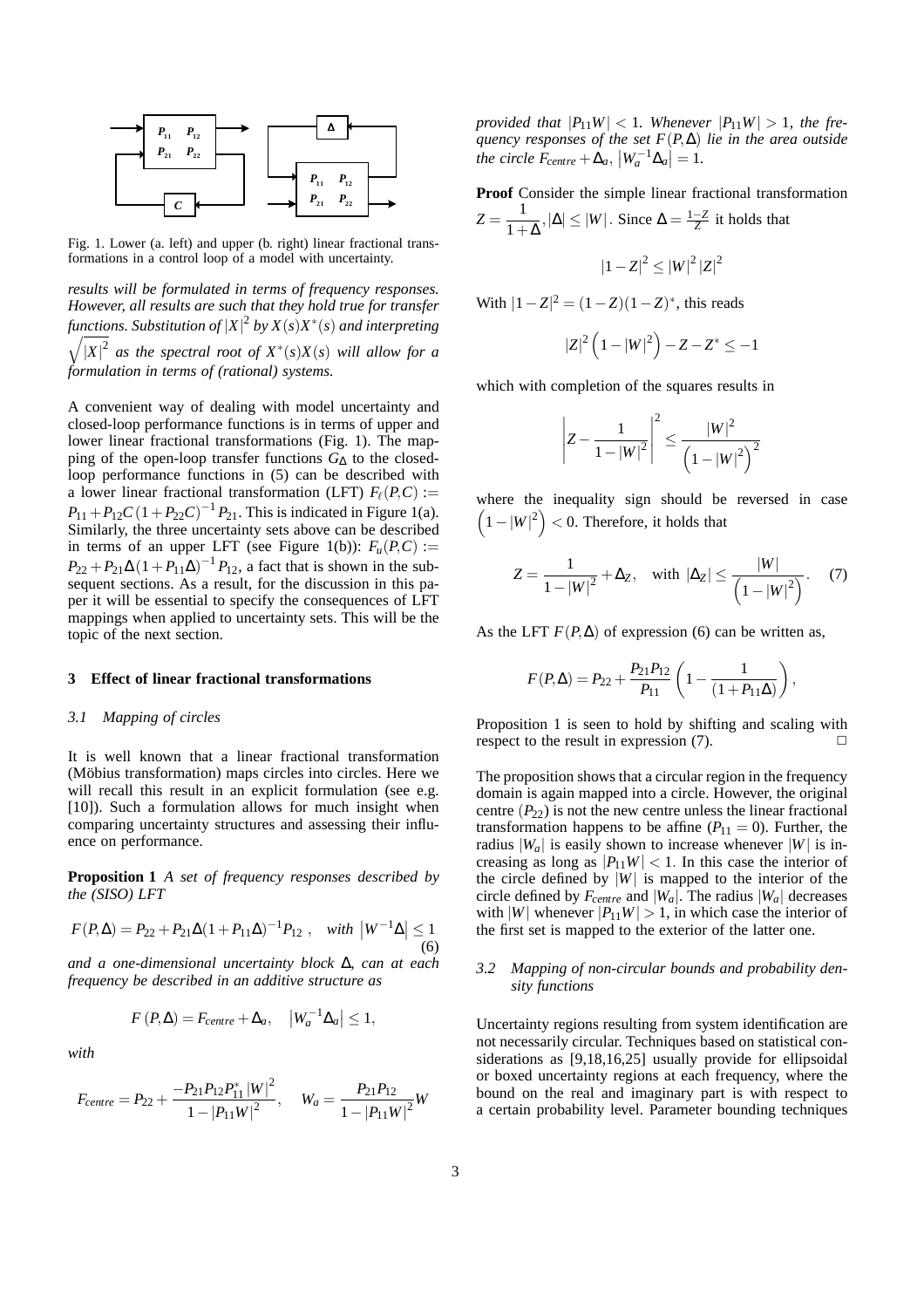

Fig. 2. Transformation of circular, ellipsoidal and boxed uncertainty bounds from plant model *G* (left) to closed-loop transfer model  $\overline{CG}/(1+CG)$  (right).

as in [27,17] induce polytopic uncertainty regions, while  $H_{\infty}$  identification procedures [5] essentially provide pointwise circular uncertainty regions in the frequency domain. A (SISO) LFT, being a conformal mapping, will map closed contours into closed contours and will leave angles locally intact. However, the mapping will in general not preserve shape, as depicted in Figure 2. In this figure it is illustrated that a circular uncertainty set for a plant *G* is mapped to a circular uncertainty set for the corresponding closed-loop plant  $CG/(1+CG)$ . Note however that concentric sets are not mapped to concentric sets, due to the fact that the centres of the sets are not maintained. The mapping of noncircular sets is not structure-preserving. Worst-case performance analysis and robust stability evaluation on such non-circular sets will require special, adapted procedures.

As indicated in [19] the transformation will change the structure of the probability distribution as well (see Figure 3). For example, when a closed-loop identified object  $\hat{T} = \hat{G}C/(1 + \hat{G}C)$  is used to obtain the open-loop plant model  $\hat{G}$  by recalculation with the present controller  $C$ , i.e.  $\hat{G} = \hat{T}/C(1-\hat{T})$ , the statistical properties change drastically. An unbiased estimate of the closed-loop object does not imply an unbiased estimate of the recalculated open-loop plant. An important exception here is formed by all affine transformations  $(P_{11} = 0)$ . For these affine transformations the shape of the uncertainty sets remain invariant. This holds e.g. for the closed-loop function  $T(G_\Delta, C)$  when applied to a Youla uncertainty set  $G_Y(G_X, C, Q, Q_c, W_Y)$  with the present controller *C*. This is further elaborated in section 6.

## **4 Equivalence of uncertainty structures**

The technical results of the previous section allow for a comparison between the additive, dual Youla and ν-gap uncertainty structures. Also the effect of conditions on the (unstable) poles and zeros of the plants in the uncertainty set will be discussed. The latter constraints are required when studying robust stability conditions.



Fig. 3. Linear fractional transformation of a Gaussian distribution. A circular region (top right) associated with a *p*-% confidence region will be mapped to a circular region of again *p*-%. The latter, however, will not be the *p*-% confidence region with the smallest area under the new probability density function. The shape of the probability function changes drastically as can be seen from the contours of equal probability (bottom right).

# *4.1 Frequency responses in the uncertainty sets*

All the uncertainty structures of Section 2 can equivalently be described by an additive structure in terms of their frequency domain properties. While this follows directly from Proposition 1 for e.g. the Youla parameter uncertainty structure, the *v*-gap structure requires a separate proposition to show this fact. First Proposition 1 applied to the Youla parameter uncertainty structure is made explicit.

**Corollary 1** *The set of frequency responses of all plants G*<sup>∆</sup>  $\epsilon \in G_Y(G_X, C, Q, Q_c, W_Y)$  (see (2)) is equivalently described as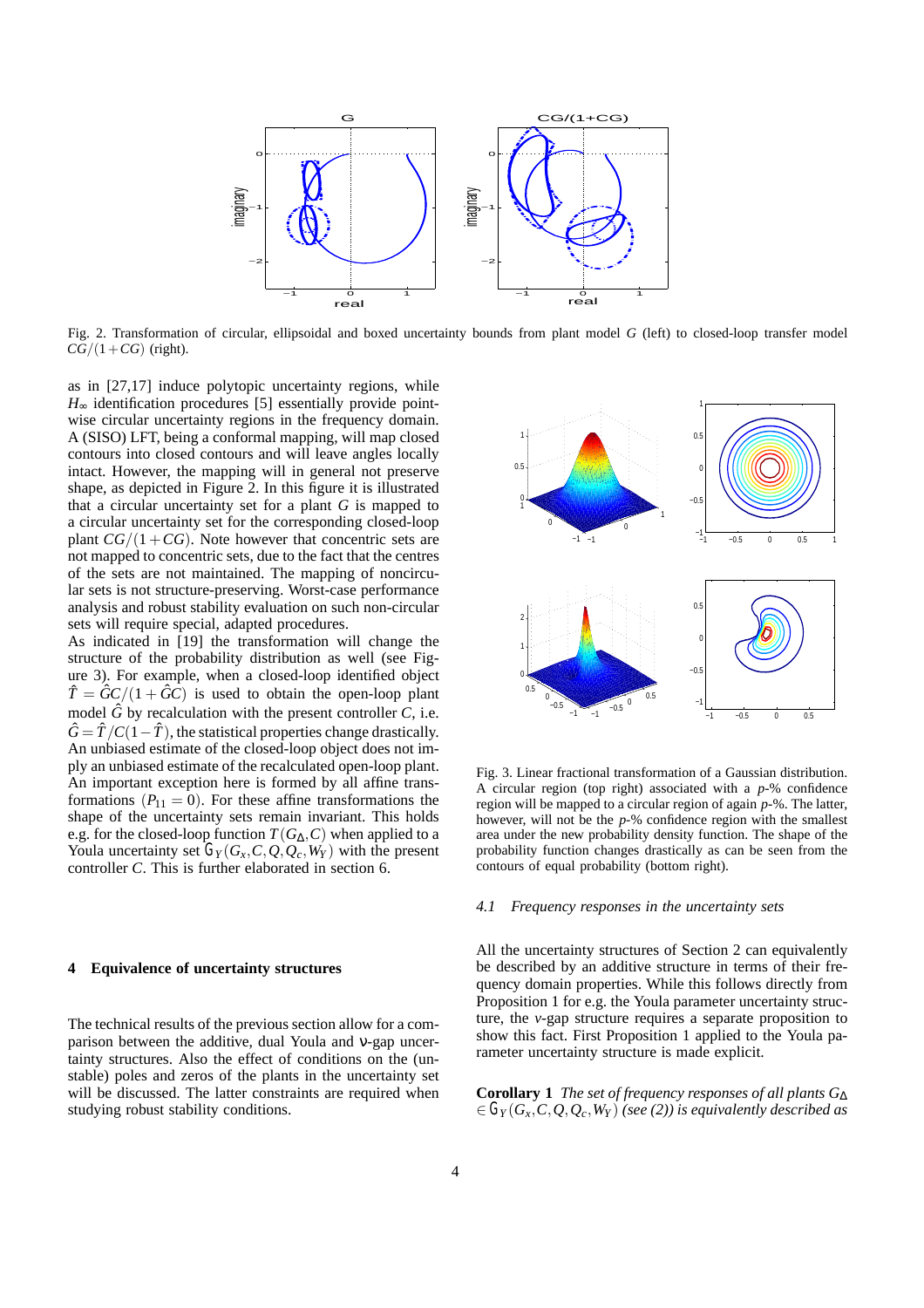*an additive uncertainty set*  $G_a(G_{centre}, W_a)$  *(see (1)) with* 

$$
G_{centre} = G_x \left(\frac{1}{1 - |\bar{W}_Y|^2}\right) - C^{-1} \left(\frac{-|\bar{W}_Y|^2}{1 - |\bar{W}_Y|^2}\right)
$$
  

$$
W_a = \frac{G_x + C^{-1}}{1 - |\bar{W}_Y|^2} \bar{W}_Y,
$$
  
where  $\bar{W}_Y = \frac{\bar{N}_c Q_c}{\bar{D}_x Q} W_Y.$ 

# **Proof** See appendix. **□**

Note that the centre of the Youla uncertainty set is given by a linear combination of the nominal model  $G_x$  and the negative inverse of the controller*C* used in the Youla parametrization.

The transformation of the *v*-gap uncertainty set into an additive structure is indicated in the following two propositions. First it will be shown that the set of frequency responses of plants  $G_{\Delta} \in G_{\nu}(G_x, W_{\nu})$  (see (3)) can equivalenty be described in terms of a linear fractional transformation.

# **Proposition 2** *Define the set*  $\overline{G}_v(G_x, W_v)$  *as*

$$
\overline{G}_{\mathbf{v}}(G_{\mathbf{x}}, W_{\mathbf{v}}) := \{ G_{\Delta} \mid
$$
\n
$$
G_{\Delta} = \frac{\overline{N}_{\mathbf{x}}(s) + \overline{D}_{G_{\mathbf{x}}^*}(s) \Delta_G(s)}{\overline{D}_{\mathbf{x}}(s) - \overline{N}_{G_{\mathbf{x}}^*}(s) \Delta_G(s)},
$$
\n
$$
\text{with } |\Delta_G(i\omega| \le \frac{|W_{\mathbf{v}}(i\omega)|}{\sqrt{\left(1 - |W_{\mathbf{v}}(i\omega)|^2\right)}} \quad \forall \omega \in \mathbb{R}
$$

*with*  $(\bar{N}_x, \bar{D}_x)$  and  $(\bar{N}_{G^*_x}, \bar{D}_{G^*_x})$  normalized coprime factor*izations of Gx and G*<sup>∗</sup> *<sup>x</sup>* , *respectively. Then it holds that*  $G_v(G_x, W_v) = \overline{G}_v(G_x, W_v)$ .

**Proof** Every plant  $G_{\Delta}$  can be represented as  $G_{\Delta}$  =  $(\bar{N}_x + \bar{D}_{G_x^*} \Delta_G) (\bar{D}_x - \bar{N}_{G_x^*} \Delta_G)^{-1}$  by a unique  $\Delta_G$  given by

$$
\Delta_G = -\left(\bar{D}_{\Delta} \bar{D}_{G_{\chi}^*} + \bar{N}_{\Delta} \bar{N}_{G_{\chi}^*}\right)^{-1} \left(\bar{D}_{\Delta} \bar{N}_{\chi} - \bar{N}_{\Delta} \bar{D}_{\chi}\right) \n= \bar{D}_{G_{\chi}^*}^{-1} \left(1 + G_{\Delta} G_{\chi}^*\right)^{-1} \left(G_{\Delta} - G_{\chi}\right) \bar{D}_{\chi}.
$$

From the definition in equation (3) it holds that

$$
\kappa(G_{\Delta}, G_x) = \left| \begin{bmatrix} -\bar{D}_x \ \bar{N}_x \end{bmatrix} \begin{bmatrix} \bar{N}_x + \bar{D}_{G_x^*} \Delta_G \\ \bar{D}_x - \bar{N}_{G_x^*} \Delta_G \end{bmatrix} Q^{-1} \right|
$$
  
=  $|\bar{D}_x \bar{D}_{G_x^*} + \bar{N}_x \bar{N}_{G_x^*} ||\Delta_G|| |Q^{-1}||,$  (8)

with *Q* the normalizing factor given as the spectral factor of

$$
\begin{aligned} \mathcal{Q}^*\mathcal{Q} = \left( \bar{N}_x + \bar{D}_{G_x^*} \Delta_G \right)^* \left( \bar{N}_x + \bar{D}_{G_x^*} \Delta_G \right) \\ & \quad + \left( \bar{D}_x - \bar{N}_{G_x^*} \Delta_G \right)^* \left( \bar{D}_x - \bar{N}_{G_x^*} \Delta_G \right). \end{aligned}
$$

Using the facts that

$$
\bar{N}_{x}^{*}\bar{N}_{x} + \bar{D}_{x}^{*}\bar{D}_{x} = 1, \ \ \bar{D}_{G_{x}^{*}}^{*}\bar{D}_{G_{x}^{*}} + \bar{N}_{G_{x}^{*}}^{*}\bar{N}_{G_{x}^{*}} = 1
$$
\n
$$
\bar{D}_{G_{x}^{*}}^{*}\bar{N}_{x} - \bar{N}_{G_{x}^{*}}^{*}\bar{D}_{x} = \bar{D}_{G_{x}^{*}}^{*}\left(G_{x} - \left(G_{x}^{*}\right)^{*}\right)\bar{D}_{x} = 0
$$
\n
$$
(9)
$$

the expression for  $Q^*Q$  reduces to  $Q^*Q = 1 + \Delta_G^* \Delta_G$ . Further, by division of (9) by the product of denominator factors, it follows that

$$
\bar{D}_x^* \bar{D}_x = (G_x^* G_x + 1)^{-1}, \quad \bar{D}_{G_x^*}^* \bar{D}_{G_x^*} = (G_x G_x^* + 1)^{-1},
$$

showing that

$$
\begin{aligned} \left|\bar{D}_x\bar{D}_{G^*_x}+\bar{N}_x\bar{N}_{G^*_x}\right|^2&=|1+G_xG_x^*|^2\left|\bar{D}_x\bar{D}_{G^*_x}\right|^2\\&=|1+G_xG_x^*|^2\left|1+G_xG_x^*\right|^{-2}=1. \end{aligned}
$$

Expression (8) then becomes

$$
\kappa(G_{\Delta}, G_x) = \frac{|\Delta_G|}{\sqrt{1 + |\Delta_G|^2}},\tag{10}
$$

from which it follows that 
$$
|\Delta_G| = \frac{\kappa(G_\Delta, G_x)}{\sqrt{1 - \kappa^2(G_\Delta, G_x)}}.
$$

The LFT representation of the v-gap set  $G_v(G_x, W_v)$  of Proposition 2 immediately reveals the circular properties of  $G_v(G_x, W_v)$  in the frequency domain, which is formalized in the following proposition.

**Proposition 3** *The set of frequency responses of all plants*  $G_{\Delta} \in G_{\nu}(G_x, W_{\nu})$  (as defined in (3)) is equivalently described *as an additive uncertainty set*  $G_a(G_{centre}, W_a)$  (see (1)) with

$$
G_{centre} = \frac{G_x}{1 - \left(1 + |G_x|^2\right) |W_v|^2}
$$

$$
W_a = \frac{\sqrt{\left(1 - |W_v|^2\right) \left(|G_x|^2 + 1\right) W_v}}{1 - \left(1 + |G_x|^2\right) |W_v|^2}.
$$

**Proof** See appendix. **□** 

The fact that both the Youla uncertainty set and the ν-gap uncertainty set allow for an additive description shows that the two sets can be transformed into one another. That both uncertainty structures induce circular uncertainty regions in the frequency domain could be gathered from existing literature, see e.g. [34] for the ν-gap structure. However, the explicit formulations of the uncertainty sets in terms of an additive structure allows for a thorough comparison, as is further explored in the subsequent section.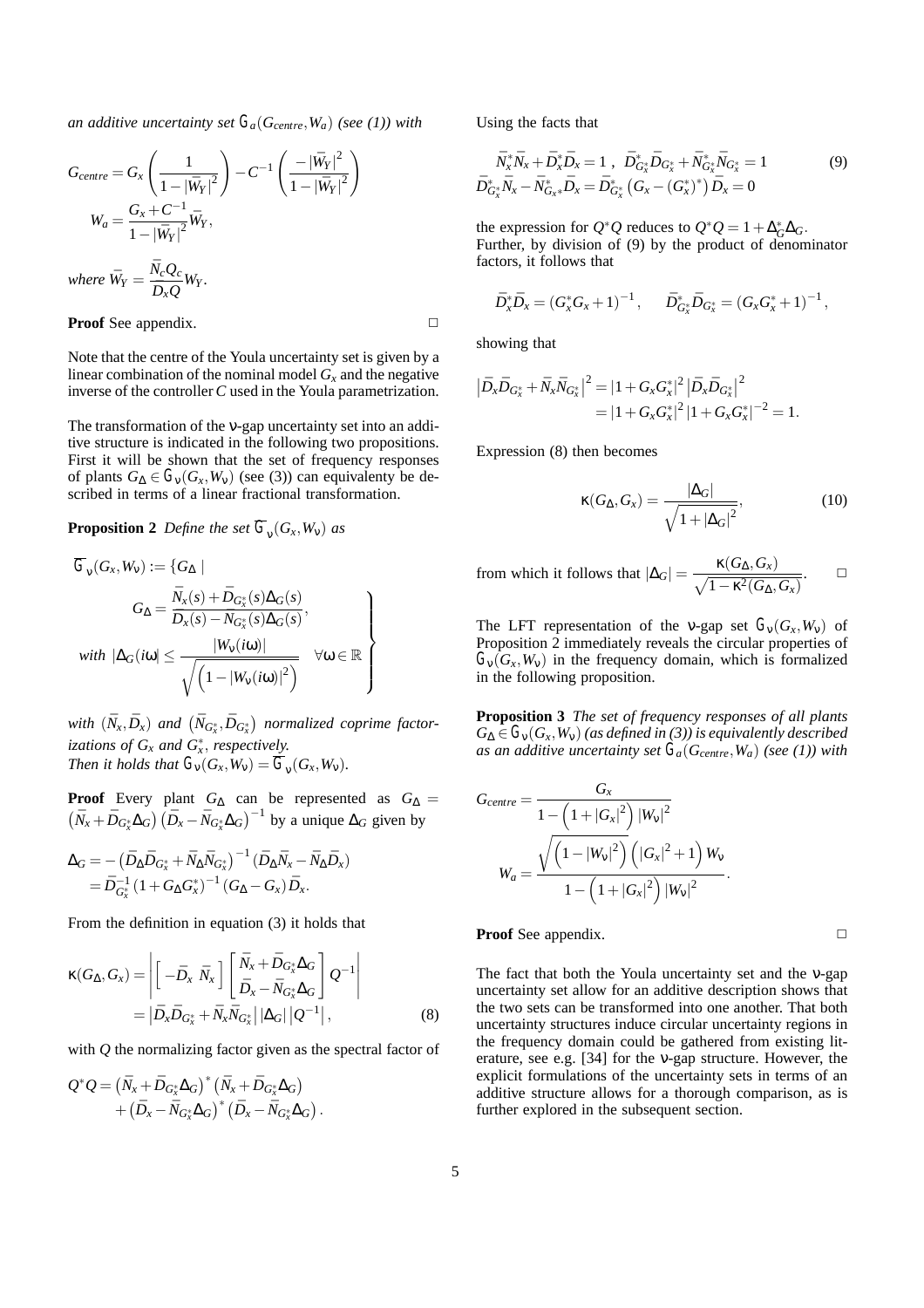#### *4.2 Transfer functions in the uncertainty sets*

The preceding section showed how a union of circles in the frequency domain describing a set of frequency responses is independent of a particular uncertainty structure, when allowing for different nominal models and weighting functions. This result is very useful when evaluating robust performance analysis and synthesis since the control performance specification of expression (4) can be evaluated solely on the basis of frequency responses (cf. Section 6). However, a robust stability evaluation (cf. Section 5) is in terms of transfer functions. To formulate robust stability conditions additional constraints have to be imposed in terms of unstable poles and zeros. Each of the three structures is accompanied by a condition on unstable poles/zeros induced by the standard robust stability criteria (cf. Section 5). In particular,

- additive structure:  $\Delta_a(s) \in \mathbb{R}$ *H*<sub>∞</sub> or  $\eta(G_{\Delta}(s)) = \eta(G_x(s))$ (with  $\eta(\cdot)$  denoting the number of unstable poles) [35].
- Youla structure: ∆*G*(*s*) ∈ R*H*<sup>∞</sup> [33].
- **v**-gap structure:  $\omega n o(\bar{N}_x^*(s) \bar{N}_\Delta(s) + \bar{D}_x^*(s) \bar{D}_\Delta(s)) = 0.$ (with  $wno(g)$  denoting the winding number about the origin of  $g(s)$  as *s* follows the standard Nyquist *D*-contour) [34].

With each of these particular conditions on the transfer functions a different subset is obtained from all possible frequency responses in the union of circles. However, it can be shown that even under the above constraints each point in the union of circles can be reached with all three uncertainty structures. In particular, the associated subset of frequency responses is such that, at each frequency  $\omega$ , every point within and on the boundary circle is reached for at least one plant  $G_{\Lambda}(s)$  in the set (see Figure 4). This is formalized in the following propositions.

**Proposition 4** *Consider the additive set*  $G_a(G_x, W_a)$  *as defined in (1) subject to the additional constraint*  $\eta(G_{\Delta}) =$  $\eta(G_x)$ *. Then for every*  $\omega \in \mathbb{R}$  *and*  $r \leq |W_a(i\omega)|$  *and*  $0 \leq$ φ < 2π *there exists a G*∆(*s*) *in the constrained set such that*  $G_{\Delta}(i\omega) - G_{\chi}(i\omega) = re^{i\phi}$ .

**Proof** A suitable transfer function  $G_{\Delta}(s)$  can always be found and could be formed as  $G_{\Delta} = G_x(s) + \Delta_a(s)$  with  $\Delta_a(s)$ a stable inner function giving a particular amplitude and phase shift at, say,  $\omega_k$ . In particular, the stable inner function

$$
\Delta_{\zeta,\beta}(s) = \beta \left(\frac{s-\zeta}{s+\zeta}\right)^4,\tag{11}
$$

with

$$
\zeta = \frac{-\omega_k}{\tan\frac{\phi}{4}} \left( 1 \pm \sqrt{\left( 1 + \tan^2\frac{\phi}{4} \right)} \right),\tag{12}
$$

has an amplitude of β over all frequency and a ω-dependent phase φ. The fourth order allows for a phase shift over the



Fig. 4. Consider a union of circles in the frequency domain associated with the additive set  $G_a(G_x, W_a)$ . At each frequency  $\omega$ , every point within and on the boundary circle (top left) is reached for at least one  $G_{\Delta}(s) \in G_a(G_x, W_a)$  satisfying  $\eta(G_{\Delta}) = \eta(G_x)$ . For example,  $G_{\Lambda}(s) = G_{\chi}(s) + \Delta_{a}(s)$ , depicted as the thick curve in the bottom plot, with  $\Delta_a = W_a(s)B(s)$  and  $B(s)$  a suitable inner function. The top right plot shows the Bode plots of *Wa* (solid blue) and  $\Delta_a$  (dashed red).

complete  $2π$  radians. If  $β$  is chosen between 0 and 1 the stable transfer function  $W_a \Delta_a(\zeta)$  will have an amplitude equal to or smaller than  $|W_a(i\omega)|$ ,  $\forall \omega \in \mathbb{R}$ , and at a particular frequency  $\omega_k$  any phase can be obtained.

In particular, the frequency response of  $\Delta_{\zeta,\beta}(s) = \beta \left( \frac{s-\zeta}{s+\zeta} \right)$ has a phase  $φ$  at  $ω_k$  when  $ζ$  is chosen as

$$
\zeta = \frac{-\omega_k}{\tan \phi} \left( 1 \pm \sqrt{(1 + \tan^2 \phi)} \right),\tag{13}
$$

which follows from the fact that

$$
Re\left(\Delta_{\zeta,\beta}\left(i\omega_{\textbf{k}}\right)\right)=\beta\frac{\omega_{\textbf{k}}^{2}-\zeta^{2}}{\omega_{\textbf{k}}^{2}+\zeta^{2}};~~Im\left(\Delta_{\zeta,\beta}\left(i\omega_{\textbf{k}}\right)\right)=\beta\frac{2\omega_{\textbf{k}}\zeta}{\omega_{\textbf{k}}^{2}+\zeta^{2}}
$$

and

$$
\tan \phi = \frac{2\omega_k \zeta}{\omega_k^2 - \zeta^2},
$$

which is solved for  $\zeta$  in expression (13). Result (12) for the fourth order inner function of (11) follows easily. Technically, the required  $\Delta_{\mathcal{L},\mathcal{B}}$  could violate the condition  $\eta(G_{\Delta}) =$  $\eta(G_x)$  by cancelling an unstable pole in  $G_x$ , in which case an additional inner function could be used changing the required phase and associated  $\Delta_a(\zeta)$ .  $\Box$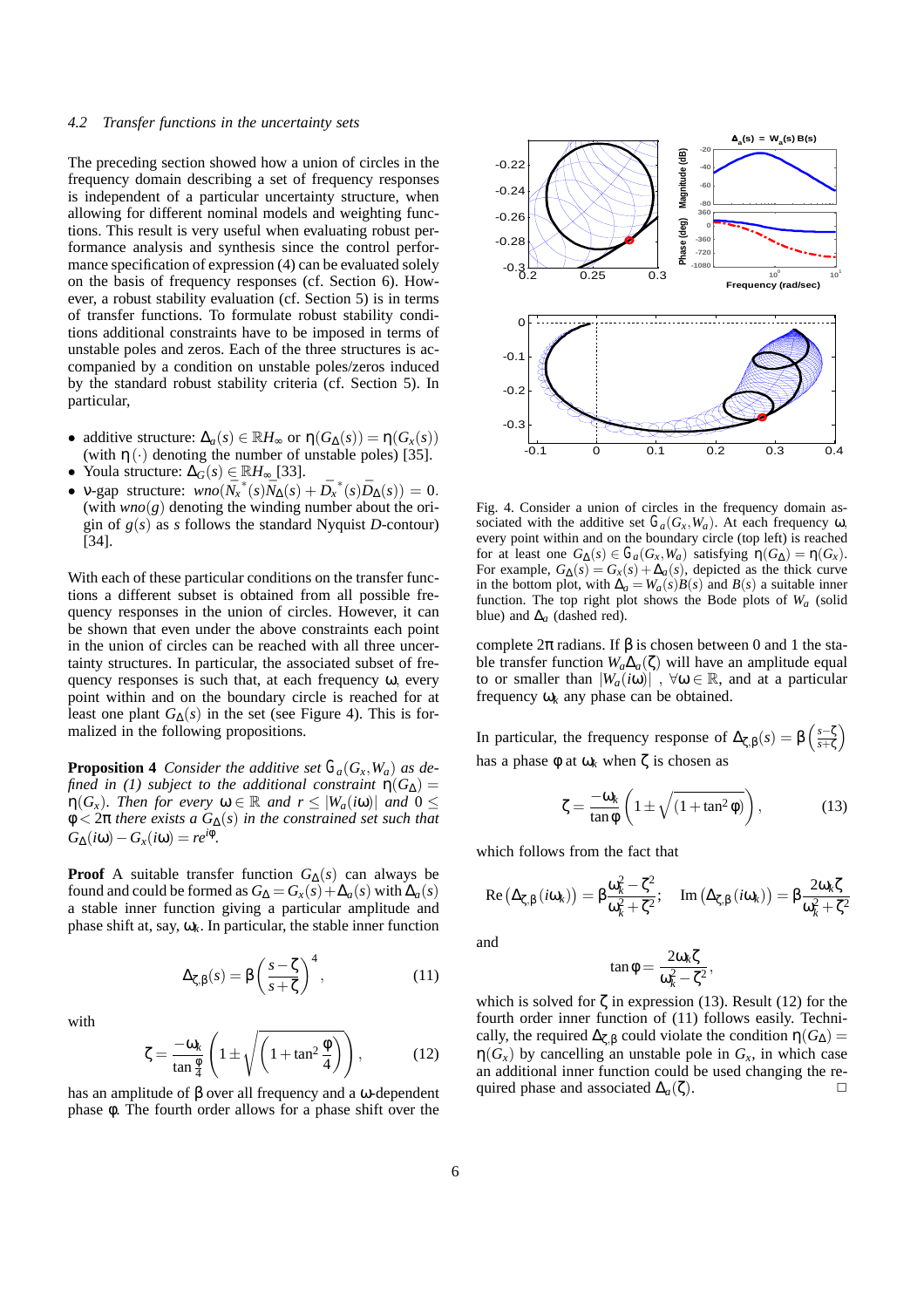# **Proposition 5**

- *a)* Consider the set of plants  $G_Y(G_X, C, Q, Q_c, W_Y)$  as defined *in* (2) subject to the additional constraint  $\Delta$ <sub>*G*</sub>(*s*) ∈  $\mathbb{R}$ *H*<sub>∞</sub>. *Then for every*  $\omega \in \mathbb{R}$  *and*  $r \leq |W_a(i\omega)|$  *and*  $0 \leq \phi$ 2π *there exists a G*∆(*s*) *in the constrained set such that*  $G_{\Delta}(i\omega) - G_{x}(i\omega) = re^{i\phi}$ , with  $G_{x}$  *and*  $W_{a}$  *as defined in Corollary 1.*
- *b)* Consider the set of plants  $G_v(G_x, W_v)$  as defined in (3)  $s$ *ubject to the additional constraint wno* $(N_x^*(s)N_\Delta(s) +$  $\overline{D}_{x}^{*}(s)\overline{D}_{\Delta}(s)$  = 0*. Then for every*  $\omega \in \mathbb{R}$  *and*  $r \leq |\overline{W}_{a}(i\omega)|$ *and*  $0 \le \phi \le 2\pi$  *there exists a*  $G_{\Delta}(s)$  *in the constrained set such that*  $G_{\Delta}(i\omega) - G_x(i\omega) = re^{i\phi}$ *, with*  $G_x$  *and*  $W_a$  *as defined in Corollary 3.*

**Proof** Proposition 2 showed that the set of frequency responses  $G_v(G_x, W_v)$  equals those of the v-gap set  $G_V(G_X, W_V)$ . Further, all transfer functions  $G_{\Delta}(s) \in$  $G_{\rm v}(G_{\rm x}, W_{\rm v})$  satisfying  $\Delta_G \in \mathbb{R}$ *H*<sub>∞</sub> satisfy the winding number condition  $\text{wno}(\overline{N_x^*}(s) \overline{N}_\Delta(s) + \overline{D_x^*}(s) \overline{D}_\Delta(s)) = 0$ , since

$$
wno(\bar{N}_x^* \bar{N}_\Delta + \bar{D}_x^* \bar{D}_\Delta) =
$$
  
\n
$$
wno(1 + (\bar{N}_x^* \bar{D}_{G_x^*} - \bar{D}_x^* \bar{N}_{G_x^*}) \Delta_G) + wno(Q^{-1}) =
$$
  
\n
$$
wno(1 + \bar{D}_x^* (\bar{G}_x^* - \bar{G}_x^*) \bar{D}_{G_x^*} \Delta_G) + wno(Q^{-1}) =
$$
  
\n
$$
wno(1) + wno(Q^{-1}) = 0.
$$

In other words, the set of plants  $G_{\Lambda}(s) \in \overline{G}_{\rm V}(G_{\rm r},W_{\rm V})$  satisfying *G*<sup>∆</sup> ∈ R*H*<sup>∞</sup> forms a subset of the set of transfer functions  $G_{\Delta} \in G_{\nu}(G_x, W_{\nu})$  satisfying the winding number condition. Now, since the mappings of  $G_{\Delta}(s) = \frac{\bar{N}_x(s) + \bar{D}_c(s) \Delta_G(s)}{\bar{D}_x(s) - \bar{N}_c(s) \Delta_G(s)}$  and  $G_{\Delta} = \frac{\bar{N}_x(s) + \bar{D}_{G_x^*}(s) \Delta_G(s)}{\bar{D}_x(s) - \bar{N}_{G^*}(s) \Delta_G(s)}$  $\overline{D_x(s) - N_{G_x^*}(s) \Delta_G(s)}$  are bijective, implying that for every (stable)  $\Delta_G$  there is a unique  $G_{\Delta}$  and vice versa, the proof of Proposition 4 can be followed for dual Youla and ν-gap as well. While in the proof for the additive case care has to be taken that the term  $\Delta_a$  does not induce a cancellation of unstable poles of  $G_x$ , for the v-gap the term  $\Delta_G$  should not violate coprimeness (in dual Youla this is automatically taken care of by requiring  $\Delta$ <sup>*G*</sup> to be stable).  $\Box$ 

The above propositions show that pole/zero conditions imposed on the transfer functions in the uncertainty sets do not induce any restrictions in terms of the points that can be reached in the circular region at each frequency. Within the 'tube' induced by the union of circles over frequency not every frequency response can be allowed because of the pole/zero condition. However, the boundary of the circles is always reached by at least one plant of the set. This fact is very relevant for robustness studies of the constrained sets of plants. It implies that robustness tests in the frequency domain can be applied without conservatism to the union of circles in the complex plane, irrespective of the particular constraints on unstable poles/zeros.

# *4.3 Identification of model uncertainty sets*

The preceding section showed how a circular region in the frequency domain is equivalently described in terms of an additive, dual Youla and ν-gap uncertainty structure. In an identification setting we think of the uncertainty regions as resulting from an identification experiment. These can e.g. be ellipsoidal or boxed regions following from the methods of [9,18,17,25,16]. In order to provide uncertainty sets that are suited to be used as a basis for control design and evaluation, appropriately structured uncertainty sets are required such as the structures discussed before (additive, Youla, νgap). Consequently they need to embed the uncertainty regions that result from identification. In identification for control, the choice of uncertainty structure seems to be an important user's choice [32]. However, the equivalence of the several structures as presented here, implies that the smallest (unique) circle embedding the identification uncertainty can equivalently be described in all structures of Section 2. As a result there are no arguments favouring one structure over another. Each representation, however, will have a different nominal model and weighting function.

In identification for control it is common practice to first identify a (low order) nominal model, and subsequently to bound the uncertainty around this nominal model [13,31,1]. When fixing the nominal model, embedding the identified uncertainty set will result in different regions for the different uncertainty structures. In other words: in order to maintain the advantages of the equivalence of structures, both nominal model and weighting functions have to be made flexible. As a result, the principal problem in identification for control appears to be an uncertainty set estimation, minimizing over both nominal model and uncertainty bound, rather than first identifying a nominal model (with any method) and subsequently bounding the model uncertainty. This builds on earlier results as discussed in [32,6].

In general, however, embedding is sought while maintaining a particular nominal model, in which case all structures will provide different embedding regions. Propositions 1, 3 and Corollary 1 show how the circular uncertainty region increases in size with increasing  $W_a$ ,  $W_Y$ ,  $W_y$ , respectively. But moreover, they show that for a fixed nominal model  $G_x$  the uncertainty regions expand with increasing *W* in a particular way, i.e. the centre of the circular sets moves along a particular line while the circles expand. Figure 5 illustrates how an additive uncertainty set  $G_a(G_x, W_a)$  increases with *Wa* in concentric circles around *Gx*. The centre of the dual Youla uncertainty set  $G_Y(G_X, C, Q, Q_c, W_Y)$  moves along the line between  $G_x$  and  $-C^{-1}$  away from  $-C^{-1}$  as the uncertainty level  $\hat{W}_Y$  increases. Note from Corollary 1 that at  $|\bar{W}_Y|^2 = 1$ , the centre passes through infinity after which it continues to move alone the line through  $G_x$  and  $-C^{-1}$  towards  $-C^{-1}$ . In this case, the set is given by the exterior of the boundary circle whose radius is now seen to decrease with increasing uncertainty  $W_Y$ . Similarly, the centre of the v-gap set  $G_v(G_x, W_v)$  moves along the line between  $G_x$  and  $-(G_x^*)^{-1}$  away from  $-(G_x^*)^{-1}$  (cf. Proposition 2).

Note the significance of the points  $-C^{-1}$  and  $-(G_x^*)^{-1}$ , respectively, for the dual Youla and ν-gap uncertainty. When, for fixed  $G_x$ , plant models need to be described that are close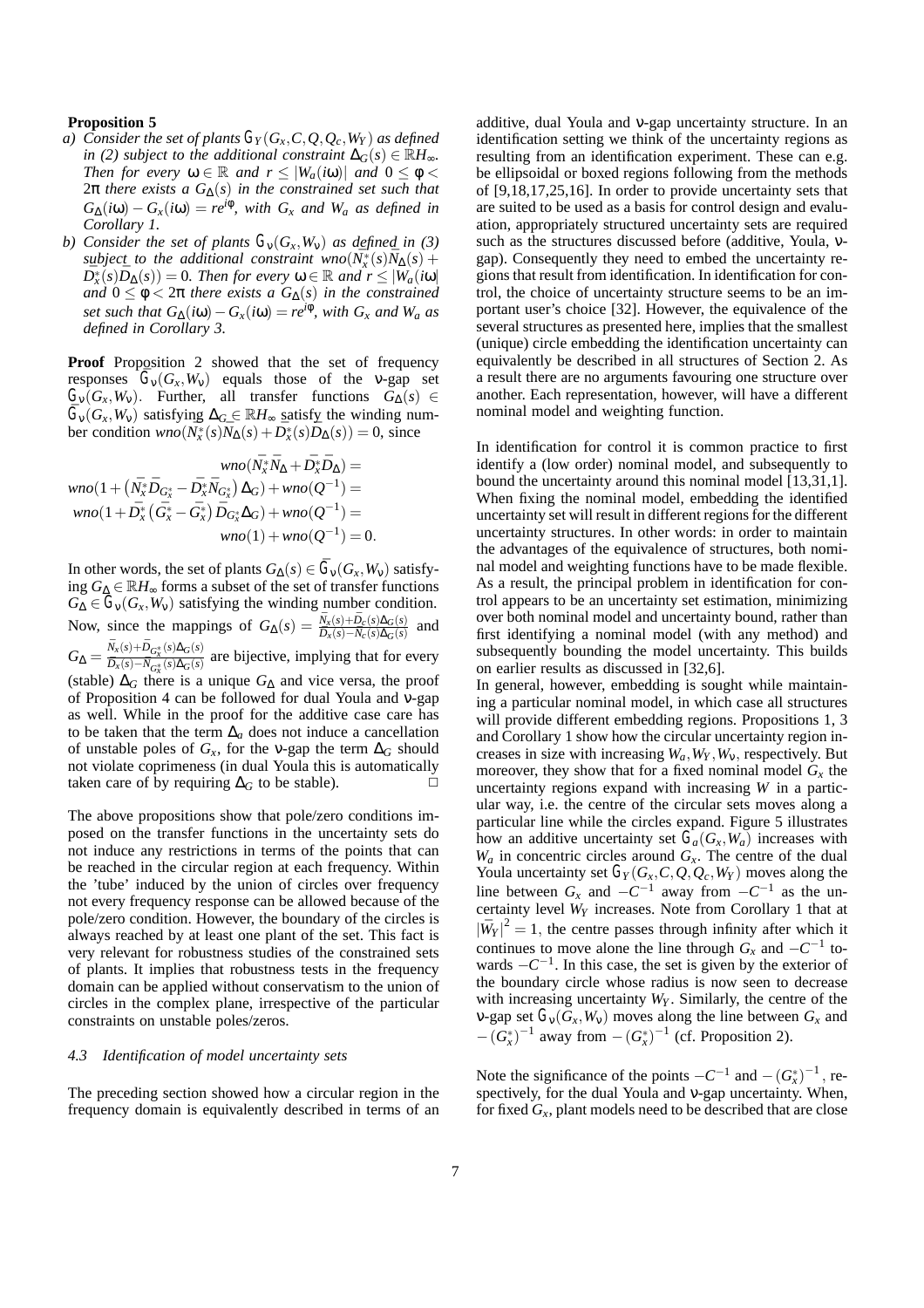

Fig. 5. Illustration of the characteristics of an additive, dual Youla and ν-gap uncertainty structure with respect to a fixed nominal model  $G<sub>x</sub>$ . Figures a,b and c depict contours of increasing additive, dual Youla and *v*-gap uncertainty around  $G_x$ , respectively. While the contours are concentric for the additive uncertainty, for the dual Youla uncertainty the centre of the set shifts with increasing uncertainty along a line between  $G_x$  and  $-C^{-1}$  away from  $-C^{-1}$ . Similarly, the ν-gap set is seen to increase with a centre shifting along a line between  $G_x$  and  $-(G_x^*)^{-1}$  away from  $-(G_x^*)^{-1}$ . Figure d illustrates the differences when embedding a plant *G*<sup>∆</sup> with the smallest additive set (dotted), the smallest ν-gap set (dashed) and the smallest dual Youla set (solid) around the nominal model *Gx*.

to these points, the radii of the uncertainty sets will need to be large. In other words, the uncertainty structures are most sensitive in the direction of these respective points. For additive uncertainty, this same reasoning holds with respect to the point  $(0)^{-1}$ . For example, in Figure 6 it is indicated how an additive set  $G_a(G_x, W_a)$  with nominal model  $G_x$ , can be embedded by a v-gap set  $G_v(G_x, W_v)$  with the same nominal model  $G_x$ . When building a v-gap set around nominal model  $G_x$ , the centre of the resulting circular region moves along the line through  $G_x$  and  $-(G_x^*)^{-1}$ . This can be understood by examining the expression for *Gcentre* in Proposition 3 or Proposition 2. Consequently, in order to cover  $G_a(G_\tau, W_a)$ , *W*<sup>ν</sup> has to be increased until the circular ν-gap region touches the additive set  $G_a(G_x, W_a)$  in that point on the boundary of the circle that intersects the line from  $-(G_x^*)^{-1}$  to  $G_x$ . In other words, the point closest to  $-(G_x^*)^{-1}$  corresponds to that element from  $G_a(G_x, W_a)$  which accounts for the largest chordal distance from *Gx*. Additionally, Proposition 3 shows that a v-gap set  $G_v(G_x, W_v)$  cannot embed an additive set  $G_a(G_x, W_a)$  which contains the point  $-(G_x^*)^{-1}$ , since the



Fig. 6. Embedding an additive uncertainty  $G_a(G_x, W_a)$  (blue solid) with a v-gap uncertainty (red dashed-dot). Contour lines corresponding to  $\nabla$ -gap sets  $\vec{G}_{\text{V}}(G_x, W_y)$  with increasing  $W_y$  are depicted by the thin dashed-dotted lines similar to those in Figure 5.c. The point  $G_x(|G_x| - |W_a|)/|G_x|$  in line with the nominal model  $G_x$ ( $' \square'$ ) will cause the largest chordal distance from  $G_x$  among all elements of  $G_a(G_x, W_a)$ .

point  $-(G_x^*)^{-1}$  is only reached for  $W_v = 1$ . These results provide an analytical tool to calculate the chordal distance over an additive uncertainty set with a nominal model *Gx*. Similarly as above, a quantitative comparison can be made between any of the three uncertainty structures using the results of Proposition 1 and 3 and Corollary 1.

### **5 Robust stability**

### *5.1 Robust stability and the frequency domain*

Constraints on unstable poles and zeros as in Section 4.2 are required for the formulation of conditions for robust stability, i.e. the question whether a controller  $C(s)$  stabilizes all elements  $G_{\Delta}(s) \in G$ . For example, a controller  $C(s)$ , satisfying the condition  $\left| C(i\omega) (1 + C(i\omega) G_x(i\omega))^{-1} \right| < |W_a^{-1}(i\omega)|,$ stabilizes the additive set  $G_a(G_x, W_a)$  provided that  $G_x(s)$  is stabilized by  $C(s)$  and all elements of  $G_a(G_x, W_a)$  have an equal number of unstable poles. In such results for robust stability three types of conditions can be discerned:

- i. the condition that  $C(i\omega) \neq -G_{\Delta}^{-1}(i\omega)$  for all  $G_{\Delta}(i\omega) \in$ *G* and for all  $\omega \in \mathbb{R}$ .
- ii. the condition that *C* stabilizes a nominal model  $G_x \in G$ .
- iii. conditions on all  $G$ ∆ ∈ *G* with respect to the nominal model *Gx*.

The first condition on the frequency responses seems most characteristic for different uncertainty structures: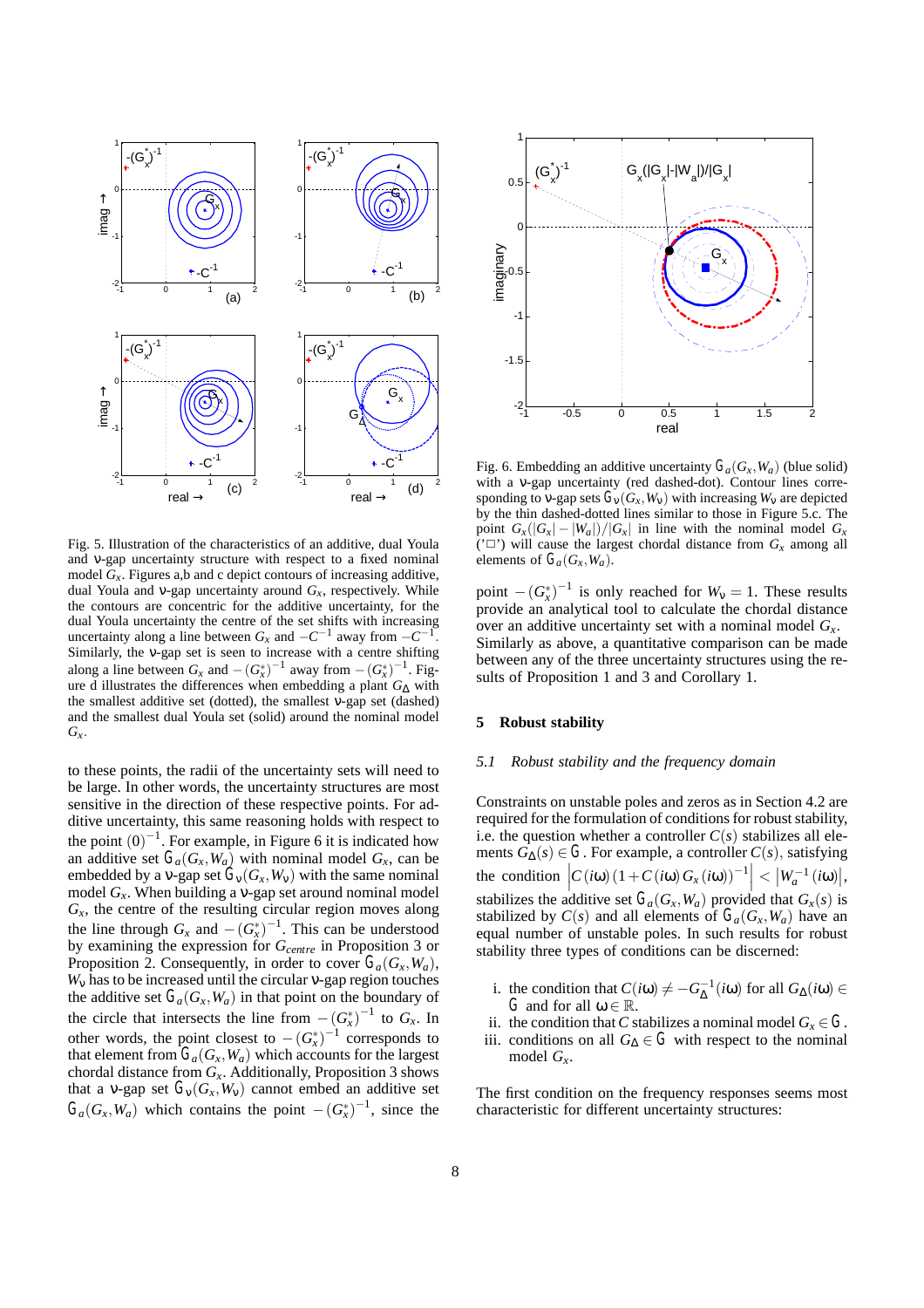- a)  $\left| C(\mathbf{i}\omega) (1+C(\mathbf{i}\omega)G_x(\mathbf{i}\omega))^{-1} \right| < |W_a^{-1}(\mathbf{i}\omega)|$  for the additive uncertainty structure [35],
- b)  $|Q^{-1}(i\omega)\Delta_G(i\omega)Q_c(i\omega)| \le |W_T^{-1}(i\omega)|$  for the dual Youla uncertainty structure [29,12] and
- c)  $\bar{\sigma}(T(C(i\omega), G_x(\omega)) < |W_v^{-1}(i\omega)|$  for the v-gap uncertainty [34].

However, they are simply ensuring the condition that  $C(i\omega) \neq -G_{\Delta}^{-1}(i\omega)$  for all  $G_{\Delta}(i\omega) \in G$ . And from the preceding sections it is clear that all three uncertainty sets can be transformed into one another with respect to the frequency responses of the members. Naturally the 'nominal' model and weighting function will change. For example, part *i*. of the robust stability condition for the ν-gap set  $\bar{\sigma}(T(C(i\omega), G_x(i\omega)) < |W_v^{-1}(i\omega)|,$  is equivalently described by the (additive) condition  $\left| C(1+CG_{centre})^{-1} \right| < |W_a^{-1}|,$ with  $G_{centre}$  and  $W_a$  as formulated in Proposition 3. The uncertainty sets do differ in terms of part *iii*. That is, they differ in terms of a winding number condition or a condition on unstable poles and zeros.

#### *5.2 Identification and robust stability*

Many identification techniques characterize the plant identification uncertainty in terms of bounds on the frequency response, see e.g. [9,16,18,2,28]. The discussion in Section 4.3 showed that such a set of frequency responses is equivalently described in any of the uncertainty structures. When considering robust stability, however, the uncertainty sets do differ in terms of winding-number/pole/zero condition, i.e. each uncertainty structure induces a different subset of transfer functions associated with the identified set of frequency responses. The question arises whether system identification provides for information to determine which of the winding-number/pole/zero constraints are satisfied and correspondingly which of the uncertainty structures has to be chosen to describe the plant uncertainty. Identification methods generally do not operate under particular windingnumber/pole/zero constraints on the resulting models. With one major exception: the constraint that the identified object is stable. The constraint of stable models is regularly applied in identification either in an open-loop setting or in closed-loop identification. In other words, the verification of condition *iii*. is feasible for an additive uncertainty structure following an open-loop identification which requires that all elements  $G_{\Delta} \in G_a(\tilde{G}_x, W_a)$  are stable. Or, a closedloop identification could lead to a Youla parameter uncertainty where a stability condition on  $\Delta$ <sup>*G*</sup> can automatically be satisfied, since the Youla parameter itself can directly be identified from closed-loop data [30].

#### **6 Robust performance analyis**

A controller is said to perform robustly for a set of plants if a certain performance level is reached for all plants in the uncertainty set. A robust performance analysis comes down

to a worst-case performance evaluation over the uncertainty set. To this end, nonlinear optimization or LMI based procedures are available for general (LFT based) uncertainty structures [35]. For SISO systems with a one dimensional uncertainty block, bounded in amplitude, these tools provide for a nonconservative answer. However, in the following we will derive analytical expressions since this will allow for more insight. In case non-circular uncertainty regions are considered, in some cases an adapted *µ*-analysis could be employed, as for ellipsoidal regions [2], but in general standard techniques are not applicable. Here we will not consider non-circular regions.

#### *6.1 One-block performance functions*

First scalar performance specifications are considered. That is, the weighting functions *V* and *W* of the performance measure (4) are such that only one element of the function matrix  $T(G_{\Delta}, C)$  of expression (5) is selected. The performance of a (circular) uncertainty set with a particular controller will be analyzed using the results of Section 3. The discussion is facilitated by considering a particular example. Consider a plant  $G_x$  controlled by a controller *C*, and in the performance cost consider  $V = W = diag(0, 1)$ , such that

$$
J(G_x, C) = \left| \frac{1}{1 + G_x(i\omega)C(i\omega)} \right|
$$

.

We will study the effect of an, say additive, uncertainty in *Gx* on the performance with *C*. First of all, Proposition 1 provides for an exact description of the performance of all elements of the uncertainty set. The set of all sensitivity functions induced by the controller *C* and the additive uncertainty set  $G_a(G_x, W_a)$  is given by

$$
S_{\Delta} = \frac{1}{1 + (G_x + \Delta_a)C}, \qquad |W_a^{-1}\Delta_a| \le 1, \qquad \text{or} \qquad (14)
$$

$$
= (1 + G_xC)^{-1} - \frac{(1 + G_xC)^{-2}C\Delta_a}{1 + (1 + G_xC)^{-1}C\Delta_a}, \qquad |W_a^{-1}\Delta_a| \le 1.
$$

Proposition 1 provides for the following alternative description of this set,

$$
S_{\Delta} = S_{centre} + \Delta_{S}, \quad |\Delta_{S}| \le |W_{S}| \text{ with}
$$
\n
$$
S_{centre} = \frac{(1 + CG_{x})^{-1}}{1 - |(1 + CG_{x})^{-1}CW_{a}|^{2}} \text{ and}
$$
\n
$$
W_{S} = \frac{(1 + CG_{x})^{-2}C}{1 - |(1 + CG_{x})^{-1}CW_{a}|^{2}} W_{a},
$$
\n(15)

which follows from the fact that the set (15) equals the LFT  $F(P, \Delta)$  of Proposition 1 with the entry *P* containing both the controller *C* and the nominal plant  $G_x$ , i.e.  $P_{22} = (1 +$  $G_xC$ <sup>-1</sup>,  $P_{12}P_{21} = (1+G_xC)^{-2}C$  and  $P_{11} = (1+G_xC)^{-1}C$ .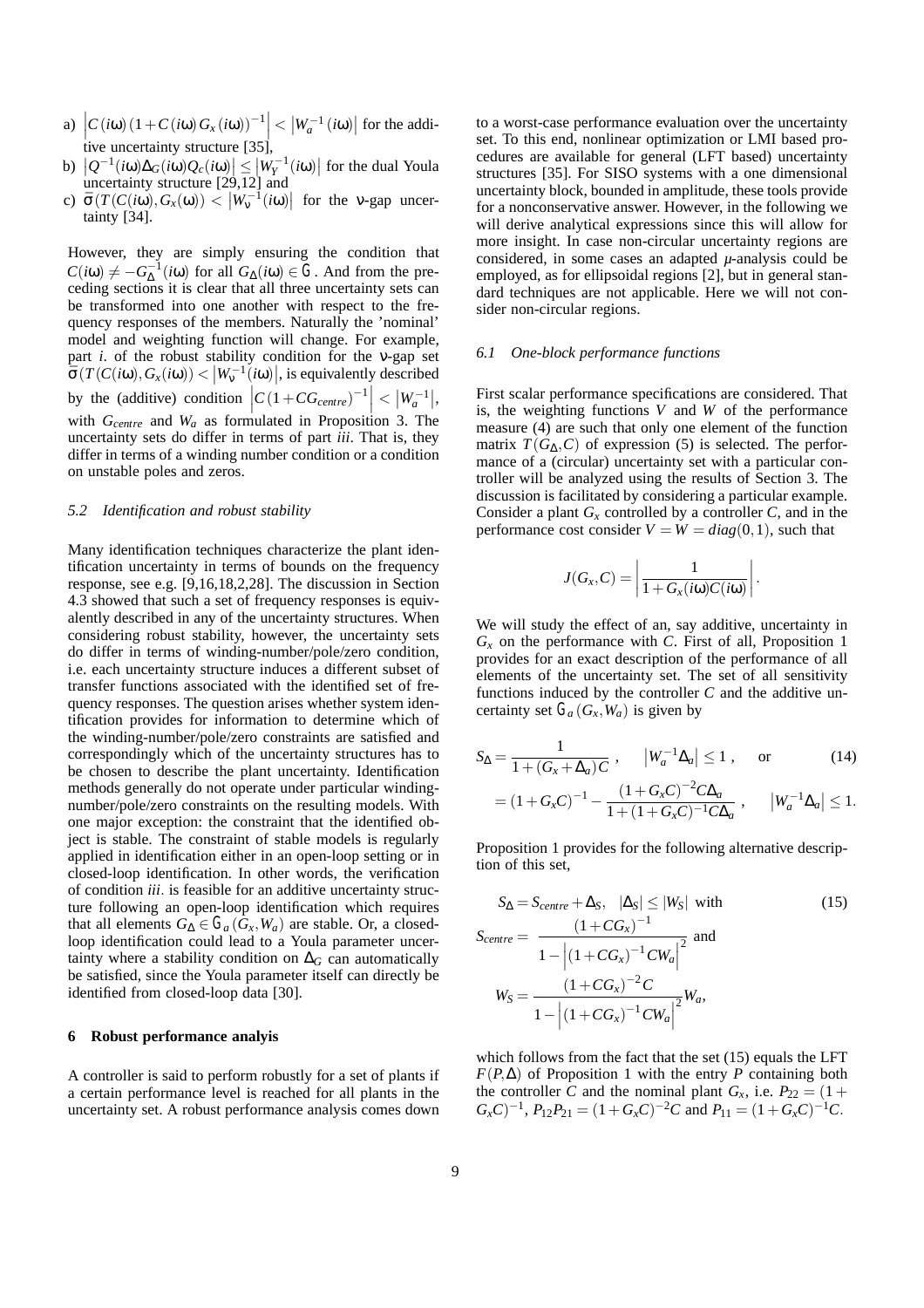The circular representation (15) allows for a straightforward robust performance analysis. The minimal and maximal (worst-case) performance cost at each frequency can be expressed analytically by

$$
\max_{\Delta_a, |W_a^{-1}\Delta_a| \le 1} |S_\Delta| = |S_{centre}| + |W_S| \tag{16}
$$

$$
\min_{\Delta_a, \, |W_a^{-1}\Delta_a| \le 1} |S_\Delta| = |S_{centre}| - |W_S| \,. \tag{17}
$$

From the discussion after Proposition 1 it can be concluded that an increase of the uncertainty  $(W_a)$  at a particular frequency will always lead to an increase of the worst-case performance cost at that same frequency. Expression (15) provides for the exact amount of performance degradation (increase of worst-case performance) with growing uncertainty.

The example also shows that part i. of the robust stability condition given in Section 5 appears naturally in the denominators of the centre and the weighting function. That is, to maintain a finite performance cost for all elements in the additive uncertainty set considered here, the associated (small gain) condition  $|(1+CG_x)^{-1}CW_a| < 1$  has to be satisfied.

 $\begin{bmatrix} \ddots & \ddots & \ddots & \ddots \end{bmatrix}$ Finally, note that the nominal sensitivity  $S_x = (1 + CG_x)^{-1}$  is not the centre of the set of sensitivity functions *S*∆. This property becomes critically important when considering noncircular boundaries and/or probability density functions over the uncertainty set (see the discussion in Section 3.2).

All of the above observations hold true for any of the three uncertainty structures (additive, Youla and ν-gap) and a oneblock performance measure (4) with a particular controller *C*. Most importantly, the worst-case performance cost at each frequency can be calculated analytically.

The Youla parameter uncertainty structure plays a special role in case we consider the robust performance of the auxiliary controller *C* used in the parametrization itself (i.e. the "present" controller). For this auxiliary controller all four scalar entries of *T*( $G_{\Delta}, C$ ) over the set  $G_Y(G_X, C, Q, Q_c, W_Y)$ are affine in the uncertainty ∆*G*. With the coprime factors of  $G_{\Lambda}$ ,  $G_x$  and *C* as in the dual Youla expression (2), the performance matrix  $T(G_{\Lambda}, C)$  of expression (5) becomes ([31])

$$
T(G_{\Delta}, C) = \begin{bmatrix} N_{\Delta} \\ D_{\Delta} \end{bmatrix} (\bar{D}_c D_{\Delta} + \bar{N}_c N_{\Delta})^{-1} \begin{bmatrix} \bar{N}_c & \bar{D}_c \end{bmatrix}
$$
  
\n
$$
= \begin{bmatrix} \bar{N}_x + \bar{D}_c \Delta_G \\ \bar{D}_x - \bar{N}_c \Delta_G \end{bmatrix}.
$$
  
\n
$$
(\bar{D}_c \bar{D}_x - \bar{D}_c \bar{N}_c \Delta_G + \bar{N}_c \bar{N}_x + \bar{N}_c \bar{D}_c \Delta_G)^{-1} \begin{bmatrix} \bar{N}_c & \bar{D}_c \end{bmatrix}
$$
  
\n
$$
= T(G_x, C) + \begin{bmatrix} \bar{D}_c \\ \bar{N}_c \end{bmatrix} \Delta_G (\bar{D}_c \bar{D}_x + \bar{N}_c \bar{N}_x)^{-1} \begin{bmatrix} \bar{N}_c & \bar{D}_c \end{bmatrix}.
$$

This implies that the nominal performance will be the centre of the set of performance functions associated

with  $G_Y(G_X, C, Q, Q_c, W_Y)$ . Moreover, probability density functions and non-circular uncertainty structures (e.g. boxed/ellipsoidal/irregular) maintain their shape under the mapping from  $G_Y$  to the performance cost functions.

#### *6.2 Multi-block performance function*

For non-scalar performance functions, i.e. for general diagonal weighting functions *V* and *W* in the performance measure (4), Proposition 1 cannot be used. Still, an analytical expression can be formulated for the worst-case performance of a controller over a circular uncertainty set. To this end, first the following Lemma is presented in which the performance cost  $J(G_\Delta, C, V, W)$  is expressed in terms of the sensitivity function of the closed loop of *G*<sup>∆</sup> and *C*. A similar result but without the inclusion of weighting matrices is derived in [34] in connection with loop-shaping.

**Lemma 1** *For the performance measure*  $J(G_\Delta, C, V, W)$  *of expression (4) it holds that at each frequency* ω

$$
J(G_{\Delta}, C, V, W)^{2} = \bar{\sigma} (V T (G_{\Delta}, C) W)^{2} =
$$
  
\n
$$
\left( \left( S_{\Delta} - \frac{|V_{1}|^{2}}{(|V_{1}|^{2} + |V_{2}|^{2}|C|^{2})} \right) \left( S_{\Delta} - \frac{|V_{1}|^{2}}{(|V_{1}|^{2} + |V_{2}|^{2}|C|^{2})} \right)^{+} + \frac{|V_{1}|^{2}|V_{2}|^{2}|C|^{2}}{(|V_{1}|^{2} + |V_{2}|^{2}|C|^{2})} \right) \frac{(|V_{1}|^{2} + |V_{2}|^{2}|C|^{2}) (|W_{2}|^{2} + |W_{1}|^{2}|C|^{2})}{|C|^{2}},
$$
\n(18)

 $W$   $S_{\Delta} = (1 + CG_{\Delta})^{-1}$ ,  $V = diag(V_1, V_2)$  *and*  $W =$ *diag*(*W*1,*W*2)*.*

**Proof** See appendix.

$$
\Box
$$

Analyzing expression (18) it is seen that the performance measure  $J(G_\Lambda, C, V, W)^2$  can be interpreted as the 'height' of a three-dimensional parabola over the (complex) variable  $S_{\Delta}$ . Figure 7 depicts the parabola centred at  $\frac{|V_1|^2}{(|V_2|^2 + |V_1|^2)}$  $\frac{|V_1|}{(|V_1|^2+|V_2|^2|C|^2)}$ . Note that the value of  $J(G_{\Delta}, C, V, W)^2$  increases whenever  $S_{\Delta}$  is moving away from the centre  $\frac{|V_1|^2}{(|V_2|^2+|V_1|^2)}$  $\frac{|v_1|}{(|v_1|^2+|v_2|^2|C|^2)}$  and that all *S*<sup>∆</sup> at an equal distance from the centre induce the same value  $J(G_\Delta, C, V, W)^2$ . In other words, given a set of sensitivity functions  $S_\Delta$  for a particular controller *C*, the sensitivity function  $S_{WC}$  associated with the largest (worst-case) performance cost is easily identified as the one most removed from the centre  $\frac{|V_1|^2}{\sqrt{|V_1|^2 + |V_2|}}$  $\frac{|V_1|}{(|V_1|^2+|V_2|^2|C|^2)}$ 

A result similar to Lemma 1 can also be derived in terms of the complementary sensitivity or any of the other terms in  $T(G_{\Lambda}, C)$ . However, the specific formulation in terms of the sensitivity function is chosen because expression (18) is such that the plant  $G_\Delta$  enters in none of the terms other than the term *S*∆, which facilitates the explicit expression of the performance cost; for example the centre of the parabola is *G*∆-independent which property is lost in the other cases. The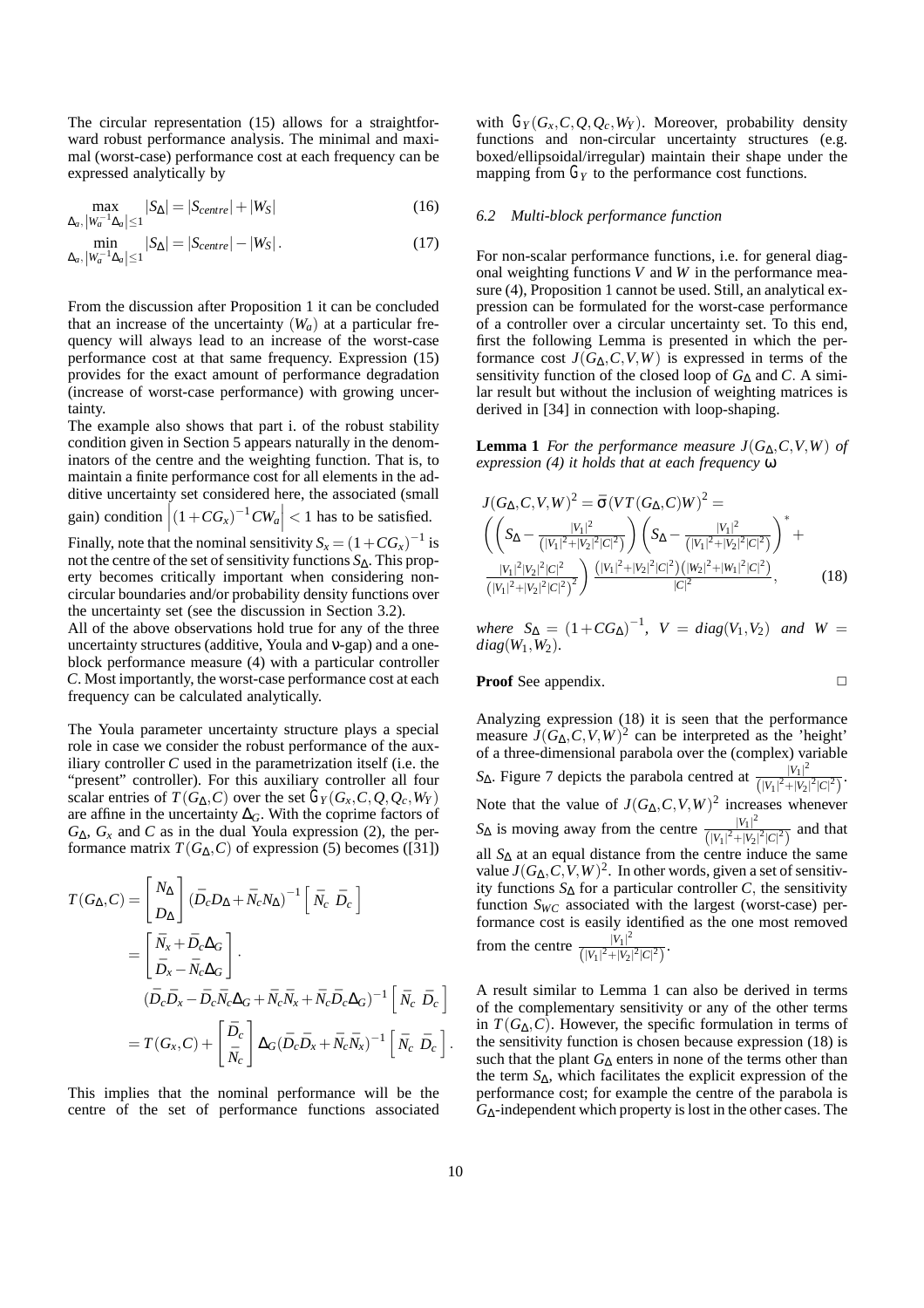

Fig. 7. The performance cost  $J(G_\Delta, C, V, W)^2$  at a given frequency ω can be interpreted as the 'height' of a three-dimensional parabola over the (complex) variable *S*∆. The projection of the level sets of the parabola onto the plane of Re(*S*∆) and Im(*S*∆) is circular and centred around  $|V_1|^2 (|V_1|^2 + |V_2|^2 |C|^2)^{-1}$ .

worst-case performance can now be calculated following a two-step approach:

- In the first step the set of plants  $G$  is mapped with the controller *C* into a set of sensitivity functions  $S(G, C)$ .
- The second step is provided by Lemma 1 which shows that the worst-case performance is achieved for that particular  $S_{WC} \in S(G, C)$  most removed from the 'centre'  $|V_1|^2 / ( |V_1|^2 + |V_2|^2 |C|^2 ).$

For a (circular) uncertainty set *G* the set  $S(G, C)$  can be given an additive structure by application of Proposition 1, i.e  $S(G, C) := \{ S_\Delta \mid S_\Delta = S_{centre} + \Delta_S , \left| W_\delta^{-1} \Delta_S \right| < 1 \}$  (cf. expression (15)), allowing for an analytical computation of *Swc* and the associated worst-case performance value. This is illustrated in Figure 8 and formalized in the following corollary.

**Corollary 2** *Let there be a set of plants G in either the additive, dual Youla or* ν*-gap uncertainty structure and consider the performance cost J*(*G*∆,*C*,*V*,*W*) *of (4). For a given controller C the set of plants G is mapped into a set of sensitivity functions S*(*G*,*C*)*, which can be described in an additive structure using Proposition 1 as*

$$
S(G,C) := \left\{ S_{\Delta} \mid S_{\Delta} = S_{centre} + \Delta_S , \, \left| W_S^{-1} \Delta_S \right| \leq 1 \right\}.
$$

*At each frequency the particular*  $S_{WC} \in S(G, C)$  *that yields the worst-case performance cost of*  $J(G_\Delta, C, V, W)$  *over all*  $G_{\Delta} \in G$ *, is given by* 

$$
S_{WC} = S_{centre}
$$
  
+  $|W_S| \exp \left( i \tan^{-1} \left( \frac{Im(S_{centre})}{Re(S_{centre}) - \frac{|V_1|^2}{(|V_1|^2 + |V_2|^2 |C|^2)}} \right) \right).$ 



Fig. 8. 2-D projection of the performance cost  $J(G_\Lambda, C, V, W)$  depicted in Figure 7 illustrating the worst-case performance calculation. An uncertainty set  $G$  induces with a controller  $C$  a set of sensitivity functions  $S(G, C)$  (blue dashed-dotted circle). Lemma 1 shows that the worst-case performance is achieved for that particular  $S_{WC} \in S(G, C)$  most removed from the 'centre'  $\frac{|V_1|^2}{|V_1|^2 + |V_2|}$  $\frac{|V_1|}{|V_1|^2+|V_2|^2|C|^2}$ .

*The exact value of the worst-case performance cost follows from inserting SWC in expression (18) of Lemma 1.*

**Proof** The corollary follows from the circular nature of the three uncertainty structures (Corollary 1 and Proposition 3), the fact that the boundary of circular region at each frequency is reached for at least one member of the uncertainty set (Propositions 4 and 5), from the application of Proposition 6 and Lemma 1 and standard geometric considerations.  $\Box$ 

### *6.3 Comparing uncertainty sets in terms of performance cost*

The previous section provided for an analytical approach of calculating the worst-case performance of a controller *C* over a plant uncertainty set by mapping the set of plants to a set of sensitivity functions. In this section an opposite approach is taken in order to study the differences between the three uncertainty sets of Section 2. Starting from a given performance cost  $J(G_\Delta, C, V, W)$  all plants are characterized achieving this cost with a given controller *C*. The three uncertainty sets are then compared with this set of all plants achieving the particular performance cost.

Lemma 1 can be read as to give a description of all sensitivity functions achieving  $\bar{\sigma}(VT(G_{\Delta}, C)W) < \gamma$ . Figure 7 illustrates that the projection of a horizontal intersection of the parabola, depicted by the solid circle in Figure 8, is the set of all sensitivity functions achieving the performance corresponding to the level of the intersection. This is formalized in the following corollary,

**Corollary 3** *The set of all sensitivity functions*  $S_{\Delta}$  =  $(1+CG<sub>∆</sub>)<sup>-1</sup>$  *for which a C and a G*<sub>∆</sub> *achieve the performance*  $\bar{\sigma}(VT(G_\Delta, C)W) < \gamma$  *is given by* 

$$
S_{\Delta} = S_{centre} + \Delta_S \quad , \quad |W_S^{-1} \Delta_S| \le 1, \tag{19}
$$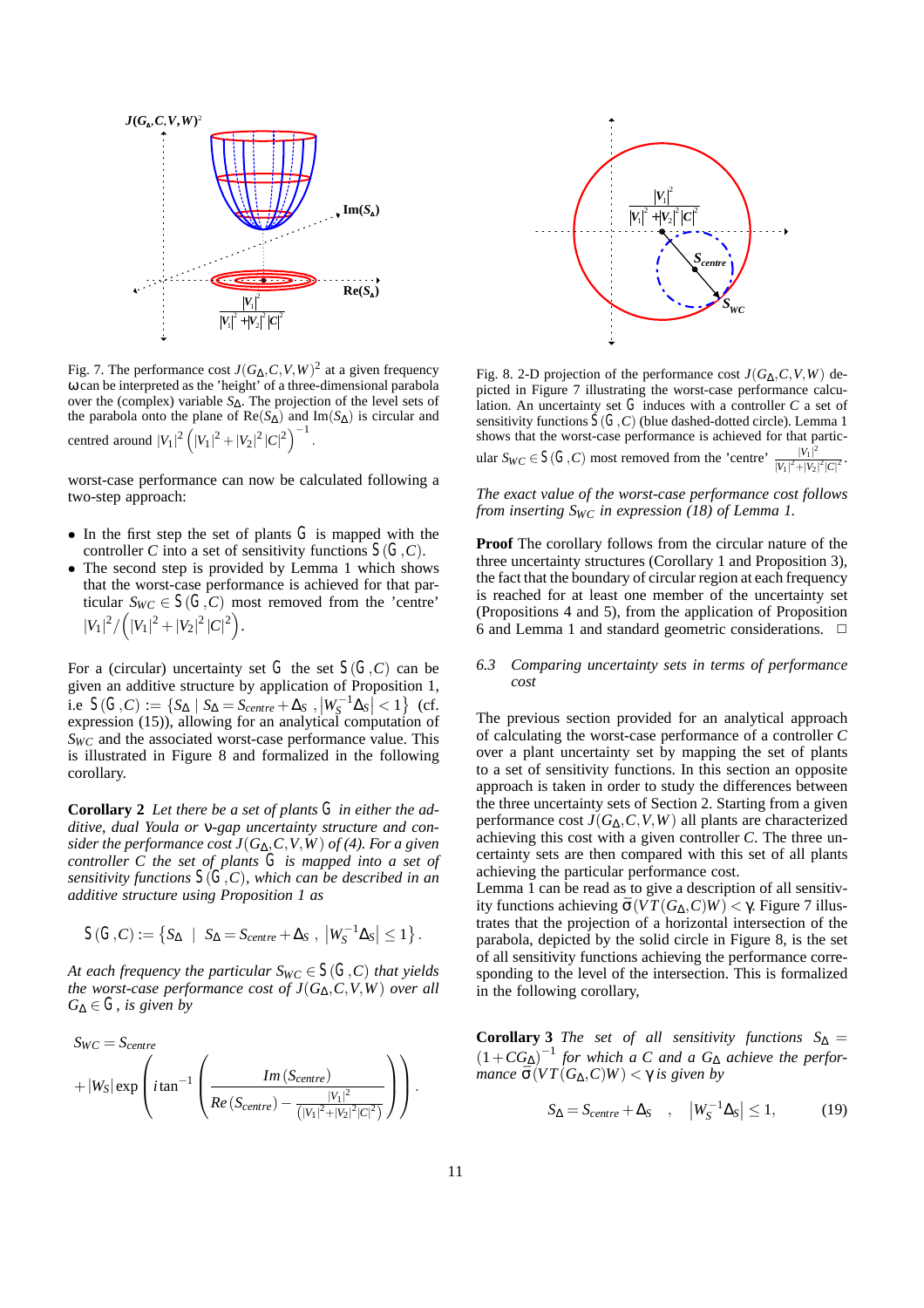*with*

$$
S_{centre} = \frac{|V_1|^2}{|V_1|^2 + |V_2|^2 |C|^2}
$$
  
\n
$$
|W_S|^2 = \frac{|C|^2 \gamma^2}{(|V_1|^2 + |V_2|^2 |C|^2) (|W_2|^2 + |W_1|^2 |C|^2)} - \frac{|V_1|^2 |V_2|^2 |C|^2}{(|V_1|^2 + |V_2|^2 |C|^2)^2}
$$
  
\n
$$
= \frac{|C|^2}{(|V_1|^2 + |V_2|^2 |C|^2)^2} \left( \frac{(|V_1|^2 + |V_2|^2 |C|^2) \gamma^2}{(|W_2|^2 + |W_1|^2 |C|^2)} - |V_1|^2 |V_2|^2 \right).
$$

**Proof** With Lemma 1 it follows that all sensitivity functions *S*<sub>Δ</sub> satisfying  $\bar{\sigma}$  (*VT*(*G*<sub>Δ</sub>, *C*)*W*)<sup>2</sup> <  $\gamma$ <sup>2</sup> are described by

$$
\frac{\left(\left(S_{\Delta}-\frac{|V_1|^2}{(|V_1|^2+|V_2|^2|C|^2)}\right)\left(S_{\Delta}-\frac{|V_1|^2}{(|V_1|^2+|V_2|^2|C|^2)}\right)^++\frac{|V_1|^2|V_2|^2|C|^2}{(|V_1|^2+|V_2|^2|C|^2)}\right)^{-1}\frac{(|V_1|^2+|V_2|^2|C|^2)\left(|W_2|^2+|W_1|^2|C|^2\right)}{|C|^2}<\gamma^2,
$$

which directly leads to (19).

$$
\Box
$$

Using the fact that  $G_{\Delta} = \frac{1 - S_{\Delta}}{CS_{\Delta}}$ , all plants achieving  $\bar{\sigma}(VT(G_{\Delta}, C)W) < \gamma$  with *C* must have their frequency responses in the region described by the following corollary.

**Corollary 4** *All plants*  $G_Δ$  *achieving*  $\bar{\sigma}(VT(G_Δ, C)W) < γ$ *are characterized by*

$$
G_{\Delta} = \frac{D_c |V_2|^2 |C|^2 + D_c \Delta}{N_c |V_1|^2 - N_c \Delta}, \text{ with } |\Delta| \le W_Y \text{ and}
$$
  

$$
W_Y = |C| \sqrt{\left( \frac{(|V_1|^2 + |V_2|^2 |C|^2)}{(|W_2|^2 + |W_1|^2 |C|^2)} - |V_1|^2 |V_2|^2 \right)}
$$

*Due to the LFT structure, this set can also be described in an additive structure using Proposition 1,*

$$
G_{\Delta} = G_{centre} + \Delta_a , |W_a^{-1} \Delta_a| \leq 1
$$

$$
G_{centre} = C^{-1} \frac{|W_Y|^2 + |V_2|^2 |C|^2 |V_1|^2}{|V_1|^4 - |W_Y|^2}
$$
  

$$
W_a = C^{-1} \frac{|V_2|^2 |C|^2 + |V_1|^2}{|V_1|^4 - |W_Y|^2} W_Y.
$$

*Note again that the set equals the exterior of the circle in*  $case |V_1|^4 < |W_Y|^2$ .

# **Proof** See appendix. **□**

Given a controller *C* and weighting functions *V* and *W* the corollary describes the set of all plants achieving the performance measure  $\bar{\sigma}(VT(G_{\Delta}, C)W) < \gamma$ . This set turns out to be circular at each frequency and is independent of a particular uncertainty structure and determined by *C*,*V*,*W* and γ only. When  $\gamma$  increases, indicating the allowance of a larger performance cost, this set of plants naturally becomes larger ( $W_Y$  increases). But note that the set increases with  $\gamma$  in a particular direction. By comparison with the dual Youla uncertainty set and its depiction in Figure 5.b note that the centre of the (circular) set always moves along the line between  $|V_2|^2$ *|V*<sub>2</sub>|<sup>2</sup> C<sup>∗</sup> and −*C*<sup>−1</sup>, starting from  $\frac{|V_2|^2}{|V_1|^2}$  $\frac{|V_2|^2}{|V_1|^2} C^*$  (for γ corresponding to  $W_Y = 0$ ) and moving away from  $-C^{-1}$ . This is illustrated in Figure 9. At  $|W_Y|^2 = |V_1|^4$ , the centre passes through infinity after which it continues to move alone the line through  $|V_2|^2$  $\frac{|V_2|^2}{|V_1|^2}C^*$  and  $-C^{-1}$  now towards  $-C^{-1}$ . In this case, the set is given by the exterior of the boundary circle whose radius is now seen to decrease with increasing performance cost γ.



Fig. 9. Illustration of the sets of plant models that achieve a certain performance cost  $J(G_Λ,C) < γ$  for increasing values of γ. For increasing γ the circular set expands with its centre moving along the line through  $\frac{|V_2|^2}{|V_1|^2}$  $\frac{|V_2|^2}{|V_1|^2}C^*$  and −*C*<sup>−1</sup>, starting from  $\frac{|V_2|^2}{|V_1|^2}$  $\frac{|V_2|^2}{|V_1|^2}C^*$ and moving away from −*C*<sup>−</sup>1.

The set of Corollary 4 offers an alternative interpretation of the worst-case performance of a particular uncertainty set *G*. The worst-case performance over an uncertainty set *G* is determined by the smallest possible value of  $\gamma$  for which the set of Corollary 4 is just large enough to contain all the members  $G_{\Delta}$  of the set  $G$ . It is clear that when the uncertainty in  $G$  increases, the worst-case performance (the required  $\gamma$ ) increases. But, Corollary 4 reveals that also the positioning of the uncertainty set *G* with respect to  $-C^{-1}$  is of crucial importance, since the set of Corollary 4 is bound to increases with  $\gamma$  along a particular line. Figure 10 illustrates an example in which a larger uncertainty region still leads to a smaller worst-case performance as a result of this dependence of the positioning of the uncertainty region with respect to  $-C^{-1}$ . The figure illustrates an identified uncertainty region (grey region) and two possible embedding regions (top and bottom dashed circles). While the embedding region in the top figure is much smaller than the embedding region in the bottom figure, the resulting worst-case performance is smaller for the larger uncertainty. This results from a more conducive positioning with respect to  $-C^{-1}$ . As another extreme example, Corollary 4 reveals that a certain nominal performance with  $G_x$  is achieved by many a plant  $G_{\Delta}$ . The set of all these plants (with  $G_x$  on the boundary) could be taken as an uncertainty around  $G_x$  for free, i.e.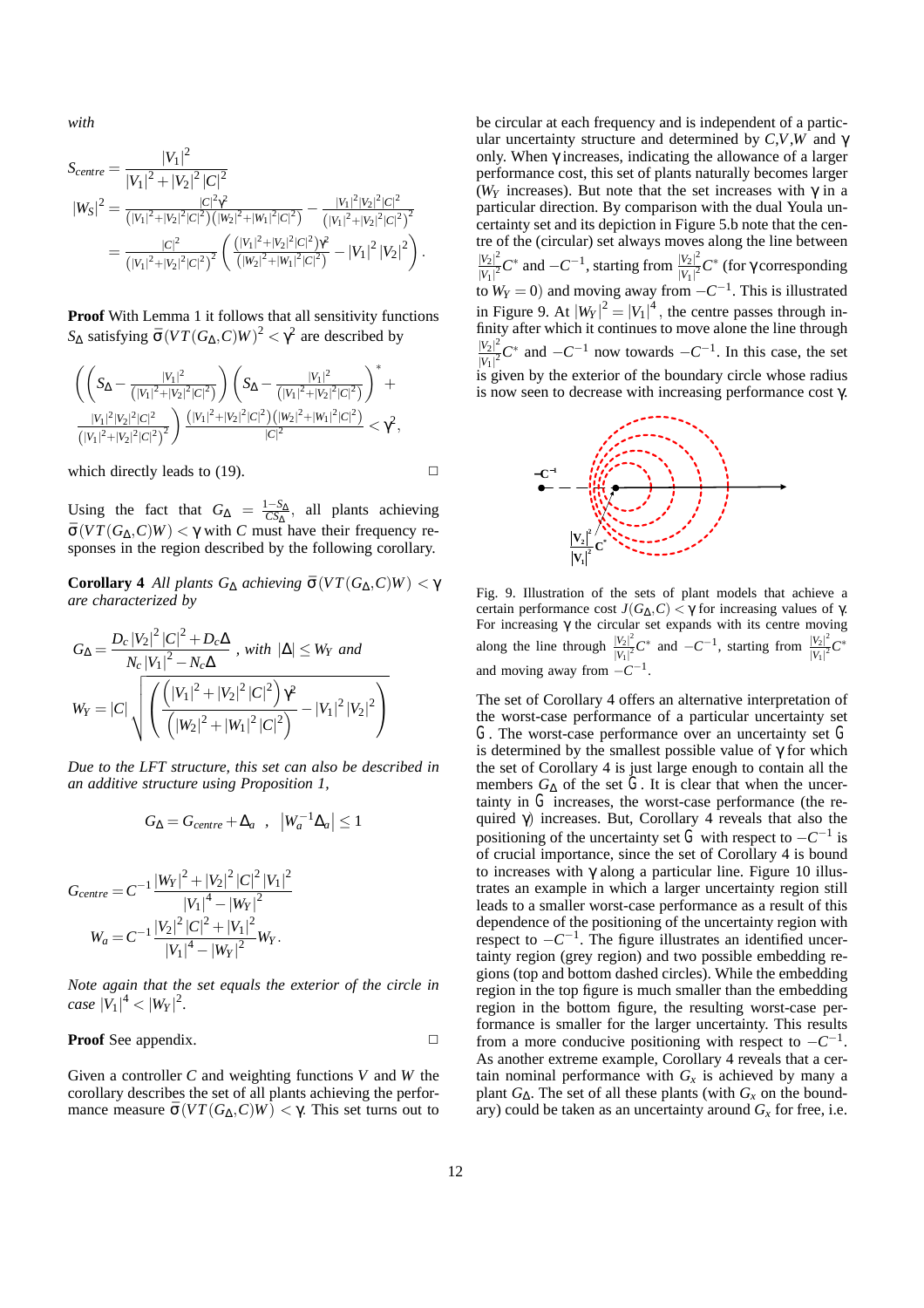without changing the worst-case performance.



Fig. 10. Embedding an uncertainty region and the effect on the worst-case performance. The worst-case performance at a particular frequency is determined by that  $\gamma$  for which the set of Corollary 4 (red solid circle) is just large enough to contain the embedding set *G* (blue dashed-dotted circle). Therefore, the positioning of the uncertainty set with respect to *C*<sup>−</sup>1is of crucial importance. Here a more conservative embedding (bottom) still leads to a better worst-case performance due to a more conducive orientation of the embedding set.

The centre of the set of plants performing robustly with the controller *C* lies along a line through  $-C^{-1}$  and moves away from this point for increasing performance costs. This indicates a direction in which the performance cost is most sensitive to an increase in uncertainty. In other words, the closer a plant uncertainty set comes to  $-C^{-1}$ , the higher the performance cost. The Youla parametrization was shown to expand away from the negative inverse of the auxiliary controller *Caux* used in the parametrization itself along a line through the nominal model  $G_x$  and  $-C^{-1}$  (cf. Corr. 1). In case the auxiliary controller *Caux* is close to the controller *C* to be evaluated, the Youla parameter uncertainty is 'pushed' in the right direction, i.e. in the direction being least sensitive to an increase in the worst-case performance. A further exploration of this result is beyond the scope of the current paper. Another interesting topic of research is the connection between this corollary and the results of [15] where the set of all plants/controllers achieving a certain performance with a particular controller/plant is described based on computational techniques which do include robust stability.

#### *6.4 Identification and robust performance analysis*

From the equivalence of the uncertainty structures and the fact that the boundary of the circular region at each frequency is reached for at least on member of the uncertainty set (Propositions 4 and 5), it is clear that robust performance analysis is independent of the particular structure of the uncertainty. That is, robust performance analysis can be done without conservatism on the basis of the union of circles in the frequency domain. In other words, robust performance analysis is with respect to the set of frequency responses and not with respect to a particular nominal model and uncertainty structure. System identification for control should therefore be directed towards the identification of the smallest possible plant uncertainty set rather than towards identifying a low-order nominal model and (over)bounding its uncertainty. Secondly, experiment design should be directed towards achieving this smallest uncertainty at the most relevant frequencies. Even if a low order model is required for controller design, the controller validation (robust performance analysis) should be based on the smallest possible uncertainty set that identification can provide based on the available measurement data.

In the previous sections it was shown that the worst-case performance of a controller with a (circular) plant uncertainty set can be calculated analytically. An application hereof in system identification for control is in the design of appropriate identification experiments to decrease the worst-case performance cost at a particular frequency. The analytical expressions for the worst-case performance explicitly give the amount of additional power required at each frequency to reduce the performance cost. Note, however, that the new experiment will generally also yield a new nominal model and associated controller. Related experiment design approaches for identification are elaborated in [24,20,3].

Section 6.3 gives a motivation for system identification in the dual Youla structure. The uncertainty region resulting from identification of the Youla parameter will be such that it induces a small worst-case performance cost for all controllers close to the present controller.

#### **7 Robust performance synthesis**

The final goal in identification for control is *designing* a controller achieving a certain worst-case performance over a set of plants. For SISO systems with a one-dimensional uncertainty block, this problem can be solved quite well with standard *µ*-synthesis (DK-iteration or LMI) [35]. However, such computational methods do not lend themselves for understanding the influence of uncertainty (structures) on the attainable performance of such methods. Fortunately, for the ν-gap uncertainty structure an analytical expression exists for a particular loop-shaped performance measure, given by  $\bar{\sigma}\left(T\left(\overline{W}G_\Delta,W^{-1}C\right)\right)$  [26].

**Proposition 6** [34]. Let there be a v-gap set  $G_v(G_x, W_v)$  as *defined in (3). Consider the so-called loop-shaped perfor* $m$ ance measure  $\bar{\sigma}(T(WG_{\Delta}, W^{-1}C))$ . Then

$$
\begin{aligned} \max_{G_{\Delta} \in G_{\mathcal{V}}(G_{\mathcal{X}}, W_{\mathcal{V}})} \bar{\sigma} \left( T(WG_{\Delta}, W^{-1}C) \right) & \qquad (20) \\ = \sin \left( \arcsin \left( \bar{\sigma} \left( T(WG_{\mathcal{X}}, W^{-1}C \right) \right)^{-1} - \arcsin \left( W_{\mathcal{V}} \right) \right)^{-1} . \end{aligned}
$$

The proposition allows for a robust performance analysis, but more importantly for a robust performance synthesis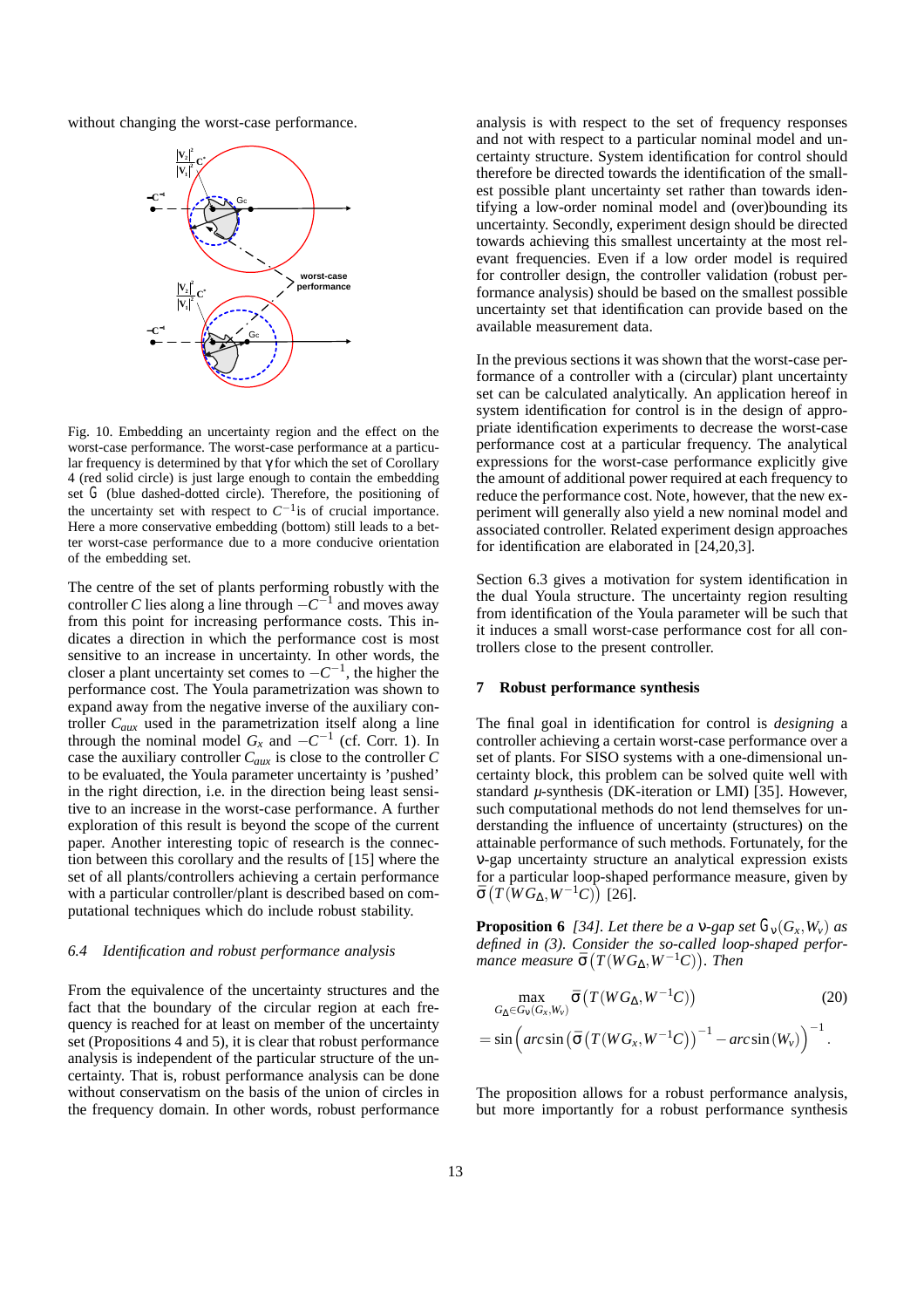as well. It expresses the worst-case performance of a controller *C* with a v-gap set  $G_v(G_x, W_v)$  in terms of the performance of  $C$  with the nominal model  $G_x$  and the chordal distance  $W_{\nu}$ . The proposition is special since expression (20) is such that minimization of the worst-case performance  $\max_{G_{\Delta} \in G_{\mathcal{V}}(G_{\mathcal{X}},W_{\mathcal{V}})} \bar{\sigma}(T(WG_{\Delta}, W^{-1}C))$  over the controller *C* is achieved by minimization of the nominal performance  $\bar{\sigma}(T(WG_x, W^{-1}C)$  over *C*. In other words, the performance of  $G_x$  as a function of *C* has the same minimizing argument as the performance of the v-gap set  $G_v(G_x, W_v)$  as a function of *C*. That is, for the particular choice of uncertainty structure and performance measure it holds that

$$
\arg\min_{C} \sup_{G_{\Delta} \in G} J(G_{\Delta}, C) = \arg\min_{C} J(G_{x}, C).
$$

This expression reflects a special property of a particular combination of uncertainty structure and performance measure in the context of robust performance synthesis. This property holds also for an additive and multiplicative uncertainty structure in combination with the controller times sensitivity function  $C/(1+CG<sub>\Delta</sub>)$  as performance measure and for the inverse multiplicative uncertainty structure in combination with the plant times sensitivity function  $G_{\Lambda}/(1+C G_{\Lambda})$  as performance measure (for details see  $[11]$ ).

Since for nominal performance optimization many techniques are available [15,26,35], robust performance optimization of a ν-gap set with the loop-shaped performance measure is straightforward.

The analysis in the previous sections shows that this result can be generalized to other uncertainty structures. Because of the fact that any of the considered uncertainty sets can be equivalently described in a ν-gap structure, Proposition 6 can be applied to the other structures as well. In the following lemma an additive structure is described in terms of an νgap structure.

**Lemma 2** An additive uncertainty set  $G_a(G_a, W_a)$  is al*ternatively described in terms of a* ν*-gap uncertainty*  $G_{\rm V}(G_{\rm V},W_{\rm V})$  *with* 

$$
G_v = aG_a
$$
,  $|W_v|^2 = \frac{1}{\left(\frac{a^2}{(1-a)^2}|W_a|^2 + 1\right)}$ ,

*with*  $a \in \mathbb{R}$  *satisfying* 

$$
a^{2}|G_{a}|^{2} + a\left(1 - |G_{a}|^{2} + |W_{a}|^{2}\right) - 1 = 0. \qquad (21)
$$

*There are two solutions. The solutions yield sets given by the exterior and the interior of the boundary, respectively.*

**Proof** See appendix. **□** 

On combining Lemma 2 and Proposition 1 all (circular) uncertainty structures can be transformed into a ν-gap uncertainty description. This in turn allows for the application of Proposition 6. While the proposition can be applied directly for robust performance analysis purposes, in robust performance synthesis care has to be taken of robust stability. That is, while the worst-case performance as a function of *C* is to be optimized for the ν-gap nominal model *G*<sup>ν</sup> of Lemma 2, the controller *C* will have to stabilize the original nominal model *Ga*.

The loop-shaping performance cost considered in Proposition 6 is not as general as the general function in (4). For more general weighting functions *V* and *W*, we have to resort to the dual form of Corollary 4. That is, for a particular plant *G*<sup>∆</sup> the set of all controllers achieving a certain performance can explicitly be given. The intersection of all these controllers when evaluated over a set of plants *G* is the set of all robustly performing controllers for that set. Figure 11 illustrates this interpretation of the set of robustly performing controllers at one particular frequency. For each point of an additive set  $G_a(G_x, W_a)$  the (circular) set of controllers achieving a certain performance is given with Corollary 4. The intersection of these sets (thick solid circle) is the set of robustly performing controllers. The thin outer circle depicts the region of all controllers satisfying the robust stability condition  $\left|\frac{C}{1+CG_x}\right| < |W_a|$ , showing that this robust stability condition is automatically satisfied when using  $\bar{\sigma}(VT(G_{\Lambda}, C)W)$  as performance measure. The union of such intersections over frequency contains the frequency responses of all robustly performing controllers.

This interpretation could find a practical application as well. Given an identified uncertainty region (ellipsoidal, boxed or a set of multiple measurements of a nonparametric identification experiment), one could consider not to embed this region in a particular uncertainty structure, in terms of fitting a nominal plant and constructing an uncertainty region. Instead, given an a priori specified performance measure, the identified uncertainty could be transformed directly with Corollary 4 into a frequency domain region in which the frequency response of robustly performing controllers has to be contained. Then a controller could be 'identified' by fitting a model into this region of frequency responses. Such an approach has close connections to the Quantitative Feedback Theory approach of [22,23] and the Virtual Reference Feedback Tuning of [4]. In the latter approach, plant input and output data are mapped with an a priori performance function into "controller input and output data", i.e. data from which a controller can be identified satisfying the required performance. The approach described here is quite similar, though formulated in the frequency domain and incorporating robustness issues by starting from a model uncertainty instead of one realization of plant input and output data. In the QFT method (logarithmic) frequency domain regions (called templates) are provided for the loop transfer function  $CG_x$  instead of for *C*. The results in this paper provide for exact quantitative templates for a broad class of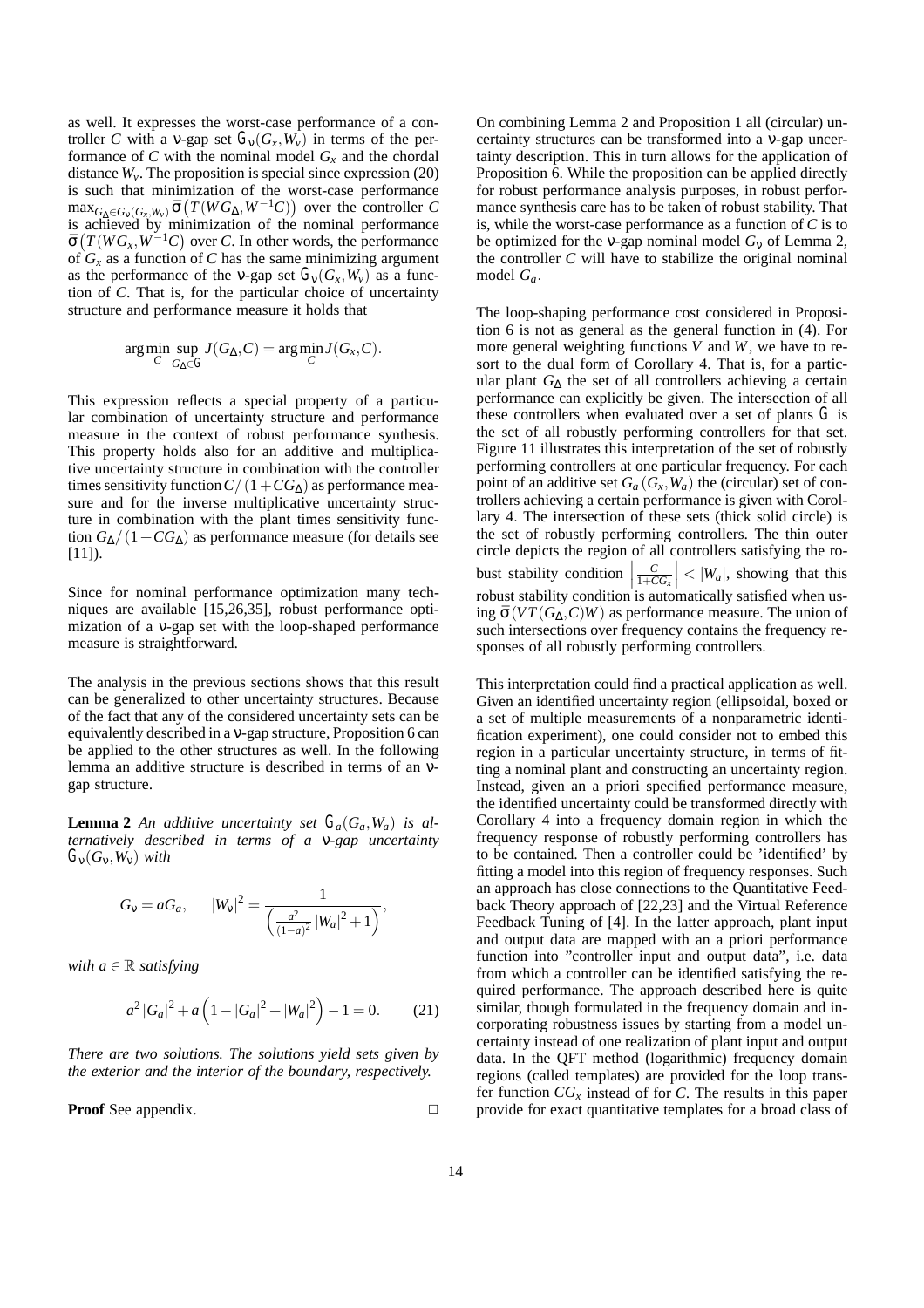performance measures and uncertainty structures. The identification of a parametrized controller, given a set of regions over a frequency grid, could be done by using a nonlinear optimization procedure or simply by using the engineering method of trial and error based on the visual information provided by the bode or nyquist plot.



Fig. 11. Depiction at one frequency of the set of frequency responses of robustly performing controllers. For each point of an additive set  $G_a(G_x, W_a)$  the (circular) set of controllers achieving a certain performance is given with Corollary 4. The intersection of these sets (thick solid circle) is the set of robustly performing controllers. The thin outer circle depicts the region of all controllers satisfying the robust stability condition  $\left|\frac{C}{1+CG_x}\right| < |W_a|$ .

#### **8 Conclusions**

The choice for particular uncertainty structures in identification for robust control has been analyzed for general frequency dependent performance functions. An amplitudebounded (circular) uncertainty set following from system identification can equivalently be described in terms of an additive, Youla parameter and ν-gap uncertainty. However the equivalence is only valid when allowing nominal models and weighting functions to vary, pointing towards a desired identification setup that identifies model uncertainty sets, rather than bounding the model uncertainty around a prefixed nominal model. Closed-loop performance functions based on the uncertainty sets are again bounded by circles in the frequency domain, allowing for analytical expressions for worst-case performance evaluation, and for the evaluation of the consequences of uncertainty for robust control design. These results can be used to tune optimal experimental conditions in view of robust design. The results are a step in ongoing research towards procedures for optimal experiment-based robust control design.

#### **Acknowledgement**

Fruitful discussions with Raymond de Callafon and Xavier Bombois are gratefully acknowledged.

#### **References**

- [1] P. Albertos and V. Sala, editors. *Iterative Identification and Control*. Springer-Verlag, London, UK, 2002.
- [2] X. Bombois, M. Gevers, G. Scorletti, and B.D.O. Anderson. Robustness analysis tools for an uncertainty set obtained by prediction error identification. *Automatica*, 37:1629–1636, 2001.
- [3] X. Bombois, G. Scorletti, M. Gevers, R. Hildebrand, and P. Van den Hof. Least costly identification experiment for control. *Submitted to Automatica. Preliminary version presented at the CDC-2004*, 2004.
- [4] M.C. Campi, A. Lecchini, and S.M. Savaresi. Virtual reference feedback tuning: a direct method for the design of feedback controllers. *Automatica*, 38(8):1337–1346, 2002.
- [5] J. Chen and G. Gu. *Control Oriented System Identification*. Wiley Interscience, 2000.
- [6] R.A. De Callafon. *Feedback Oriented Identification for Enhanced and Robust Control*. PhD thesis, Mechan. Engin. Systems and Control Group, Delft Univ. Technology, 1998.
- [7] R.A. de Callafon and P.M.J. Van den Hof. Suboptimal feedback control by a scheme of iterative identification and control design. *Mathem. Modelling of Systems*, 3(1):77–101, 1997.
- [8] R.A. De Callafon and P.M.J. Van den Hof. Multivariable feedback relevant system identification of a wafer stepper system. *IEEE Trans. Control Systems Techn.*, 9(2):381–390, 2001.
- [9] D.K. de Vries and P.M.J. Van den Hof. Quantification of uncertainty in transfer function estimation: a mixed probabilistic – worst-case approach. *Automatica*, 31(4):543–557, 1995.
- [10] J.G.M. Dötsch. *Identification for Control Design with Application to a Compact Disk Mechanism*. PhD thesis, Mechan. Engin. Systems and Control Group, Delft Univ. Technology, 1998.
- [11] S.G. Douma. *From data to robust control. System identification uncertainty and robust control design*. PhD thesis, Delft Center for Systems and Control, Delft Univ. Technology, 2005.
- [12] S.G. Douma, P.M.J. Van den Hof, and O.H. Bosgra. Controller tuning freedom under plant identification uncertainty: double youla beats gap in robust stability. *Automatica*, 39(2):325–333, 2003.
- [13] M. Gevers. Towards a joint design of identification and control. In H.L. Trentelman and J.C. Willems, editors, *Essays on Control: Perspectives in the Theory and its Applications*, pages 111–115. Birkhäuser, Boston, 1993.
- [14] M. Gevers, X. Bombois, B. Codrons, G. Scorletti, and B.D.O. Anderson. Model validation for control and controller validation in a prediction error identification framework. *Automatica*, 39(3):403– 428, 2003.
- [15] K. Glover and J.C. Doyle. State space formulae for all stabilizing controllers that satisfy an *H*∞-norm bound and relations to risk sensitivity. *Systems and Control Letters*, 11:167–172, 1988.
- [16] G.C. Goodwin, M. Gevers, and B.M. Ninness. Quantifying the error in estimated transfer functions with application to model order selection. *IEEE Trans. Autom. Control*, 37:913–928, 1992.
- [17] R.G. Hakvoort. A linear programming approach to the identification of frequency domain error bounds. In *Prepr. 10th IFAC Symp. System Identification*, volume 2, pages 195–200, 1994.
- [18] R.G. Hakvoort and P.M.J. Van den Hof. Identification of probabilistic uncertainty regions by explicit evaluation of bias and variance errors. *IEEE Trans. Automatic Control*, 42(11), 1997.
- [19] W.P. Heath. Bias of indirect non-parametric transfer function estimates for plants in closed loop. *Automatica*, 37:1529–1540, 2001.
- [20] R. Hildebrand and M. Gevers. Identification for control: optimal input design with respect to a worst-case ν-gap cost function. *SIAM J. Control and Optimiz.*, 41(5):1586–1608, 2003.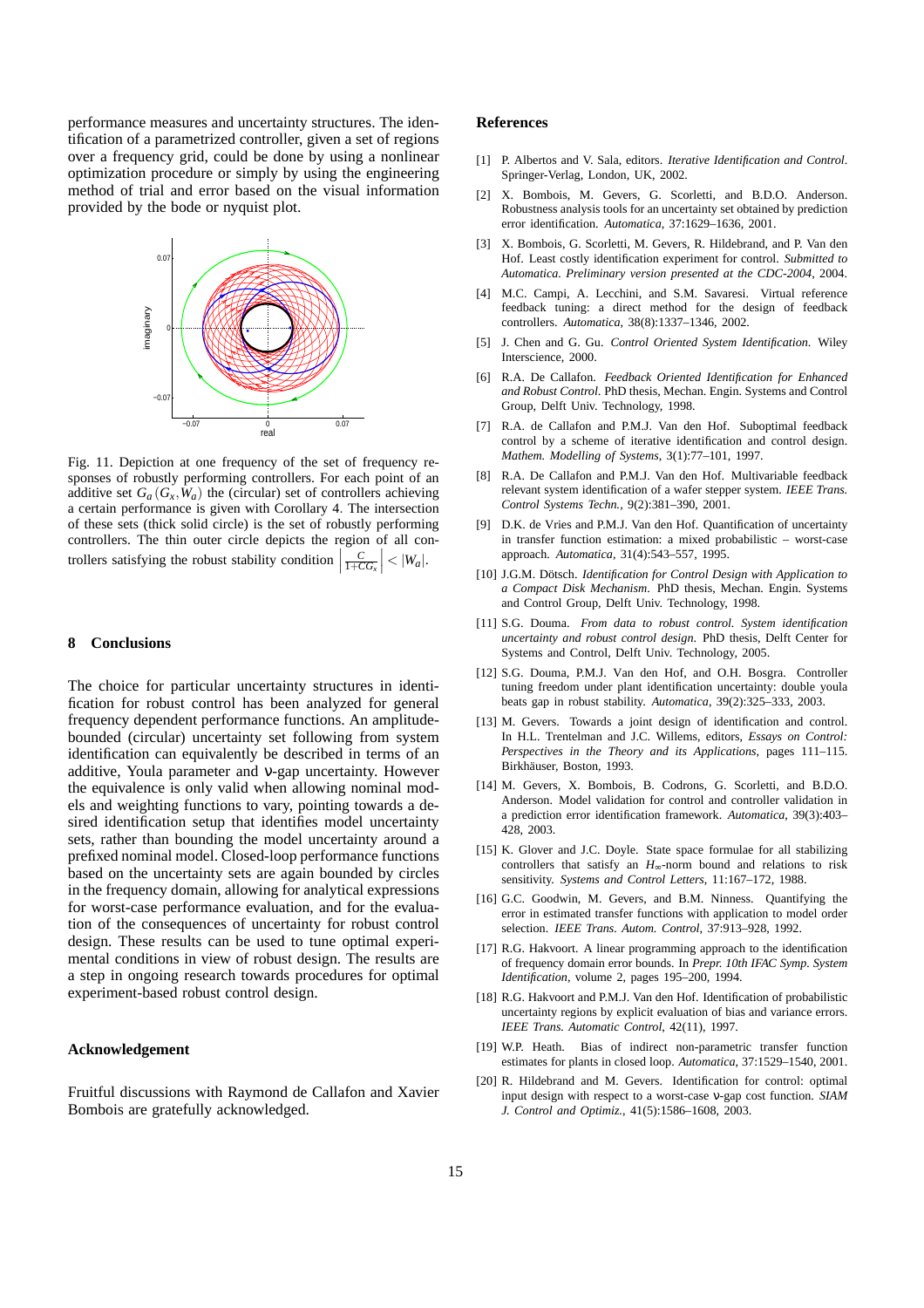- [21] H. Hjalmarsson. From experiments to closed-loop control. *Automatica*, 41(3), 2005.
- [22] I. Horowitz. *Synthesis of Feedback Systems*. Academic Press, New York, USA, 1963.
- [23] I. Horowitz. Survey of quantitative feedback theory (QFT). *International Journal of Control*, 53(2):255–291, 1991.
- [24] K. Lindqvist and H.Hjalmarsson. Identification for control: adaptive input design using convex optimization. In *40th IEEE Conf. Decision and Control*, Orlando, Florida, USA, 12 2001. IEEE.
- [25] L. Ljung. *System Identification: Theory for the User*. Prentice-Hall, Englewood Cliffs, New Jersey, USA, 1987.
- [26] D. McFarlane and K. Glover. A loop shaping design procedure using *H*<sup>∞</sup> synthesis. *IEEE Trans. Automatic Control*, 37:759–769, 1992.
- [27] M. Milanese, J. Norton, H. Piet-Lahanier, and E. Walter, editors. *Bounding Approaches to System Identification*. Plenum Press, New York, 1996.
- [28] M. Milanese and M. Taragna. Optimality, approximation, and complexity in set membership *H*<sup>∞</sup> identification. *IEEE Trans. Automatic Control*, 47(10):1682–1690, 2002.
- [29] T.T. Tay, J.B. Moore, and R. Horowitz. Indirect adaptive techniques for fixed controller performance enhancement. *Int. J. Control*, 50(5):1941–1959, 1989.
- [30] P.M.J. Van den Hof. Closed-loop issues in system identification. *Annual Reviews in Control*, 22:173–186, 1998.
- [31] P.M.J. Van den Hof and R.J.P. Schrama. Identification and control– closed loop issues. *Automatica*, 31(12):1751–1770, 1995.
- [32] P.M.J. Van den Hof, R.J.P. Schrama, and P.M.M. Bongers. On nominal models, model uncertainty and iterative methods in identification and control design. In R.S. Smith and M.A. Dahleh, editors, *The Modeling of Uncertainty in Control Systems*, volume 192 of *Lecture Notes in Control and Information Sciences*, pages 39–50. Springer Verlag, 1994.
- [33] M. Vidyasagar. *Control System Synthesis: A Factorization Approach*. MIT Press, Cambridge, Massachusetts, USA, 1985.
- [34] G. Vinnicombe. *Uncertainty and Feedback : H*<sup>∞</sup> *Loop-shaping and the* ν*-gap Metric*. Imperial College Press, London, UK, 2001.
- [35] K. Zhou, J.C. Doyle, and K. Glover. *Robust and Optimal Control*. Prentice-Hall, New Jersey, USA, 1996.

#### **A Proofs**

**Proof of Corollary 1** The Youla parametrization of (2) is rewritten as

$$
G_{\Delta} = \frac{\bar{N}_x + \bar{D}_c \Delta_G}{\bar{D}_x - \bar{N}_c \Delta_G} = \frac{\bar{N}_x \bar{D}_x - \bar{N}_x \bar{N}_c \Delta_G + \bar{D}_x \bar{D}_c \Delta_G + \bar{N}_x \bar{N}_c \Delta_G}{\bar{D}_x (\bar{D}_x - \bar{N}_c \Delta_G)}
$$
  
= 
$$
\frac{\bar{N}_x}{\bar{D}_x} + \frac{(\bar{D}_c + \frac{\bar{N}_x}{\bar{D}_x} \bar{N}_c) \Delta_G}{(\bar{D}_x - \bar{N}_c \Delta_G)}
$$
  
= 
$$
\frac{\bar{N}_x}{\bar{D}_x} + \frac{(\frac{\bar{D}_c}{\bar{N}_c} + \frac{\bar{N}_x}{\bar{D}_x}) (\frac{\bar{N}_c}{\bar{D}_x} \Delta_G)}{(1 - (\frac{\bar{N}_c}{\bar{D}_x} \Delta_G))},
$$

after which Proposition 1 can be applied directly, with  $P_{11} =$  $-1, P_{12} = \left(\frac{\bar{D}_c}{\bar{N}_c} + \frac{\bar{N}_x}{\bar{D}_x}\right), P_{21} = 1, P_{22} = \frac{\bar{N}_x}{\bar{D}_x}$  and  $\bar{W}_Y = \frac{\bar{N}_c Q_c}{\bar{D}_x Q} W_Y$ . Application of Proposition 1 leads to

$$
G_{centre} = \frac{\bar{N}_x}{\bar{D}_x} + \frac{\left(\frac{\bar{D}_c}{\bar{N}_c} + \frac{\bar{N}_x}{\bar{D}_x}\right) |\bar{W}_Y|^2}{1 - |\bar{W}_Y|^2}
$$
  
=  $G_x \left(1 + \frac{|\bar{W}_Y|^2}{1 - |\bar{W}_Y|^2}\right) + C^{-1} \frac{|\bar{W}_Y|^2}{1 - |\bar{W}_Y|^2}$ 

and

$$
W_a = \frac{\left(\frac{\bar{D}_c}{\bar{N}_c} + \frac{\bar{N}_x}{\bar{D}_x}\right)\bar{W}_Y}{1 - \left|\bar{W}_Y\right|^2} = \frac{\left(C^{-1} + G_x\right)\bar{W}_Y}{1 - \left|\bar{W}_Y\right|^2}.
$$

 $\Box$ 

**Proof of Proposition 3** Proposition 2 represents  $G_v(G_x, W_v)$ in terms of a dual Youla type of representation with  $G_x^*$  as nominal controller. The proof therefore can follow that of Corollary 1. However, for brevity here a proof is provided that is independent of the result of Proposition 2. All plants achieving a chordal distance  $\kappa(G_\Lambda(i\omega), G_\chi(i\omega)) \leq W_\nu$  by definition satisfy

$$
\frac{\left|G_{x}(i\omega)-G_{\Delta}(i\omega)\right|^{2}}{\left(1+\left|G_{\Delta}(i\omega)\right|^{2}\right)\left(1+\left|G_{x}(i\omega)\right|^{2}\right)} \leq \left|W_{v}\right|^{2}
$$

which can be rewritten (with omission of the argument *i*ω for brevity of notation) as

$$
|G_{x} - G_{\Delta}|^{2} \leq |W_{v}|^{2} \left(1 + |G_{\Delta}|^{2}\right) \left(1 + |G_{x}|^{2}\right),
$$
  
\n
$$
|G_{\Delta}|^{2} - G_{x}G_{\Delta}^{*} - G_{\Delta}G_{x}^{*} + |G_{x}|^{2} \leq
$$
  
\n
$$
\left(1 + |G_{x}|^{2}\right)|W_{v}|^{2} + |G_{\Delta}|^{2} \left(1 + |G_{x}|^{2}\right)|W_{v}|^{2}, \text{ or}
$$
  
\n
$$
|G_{\Delta}|^{2} \left(1 - \left(1 + |G_{x}|^{2}\right)|W_{v}|^{2}\right) - G_{x}G_{\Delta}^{*} - G_{\Delta}G_{x}^{*} \leq
$$
  
\n
$$
\left(1 + |G_{x}|^{2}\right)|W_{v}|^{2} - |G_{x}|^{2},
$$

which upon completion of the squares leads to the expression

$$
\left| |G_{\Delta}|^2 - \frac{G_x}{\left(1 - \left(1 + |G_x|^2\right) |W_v|^2\right)}\right|^2 \leq |W_a|^2
$$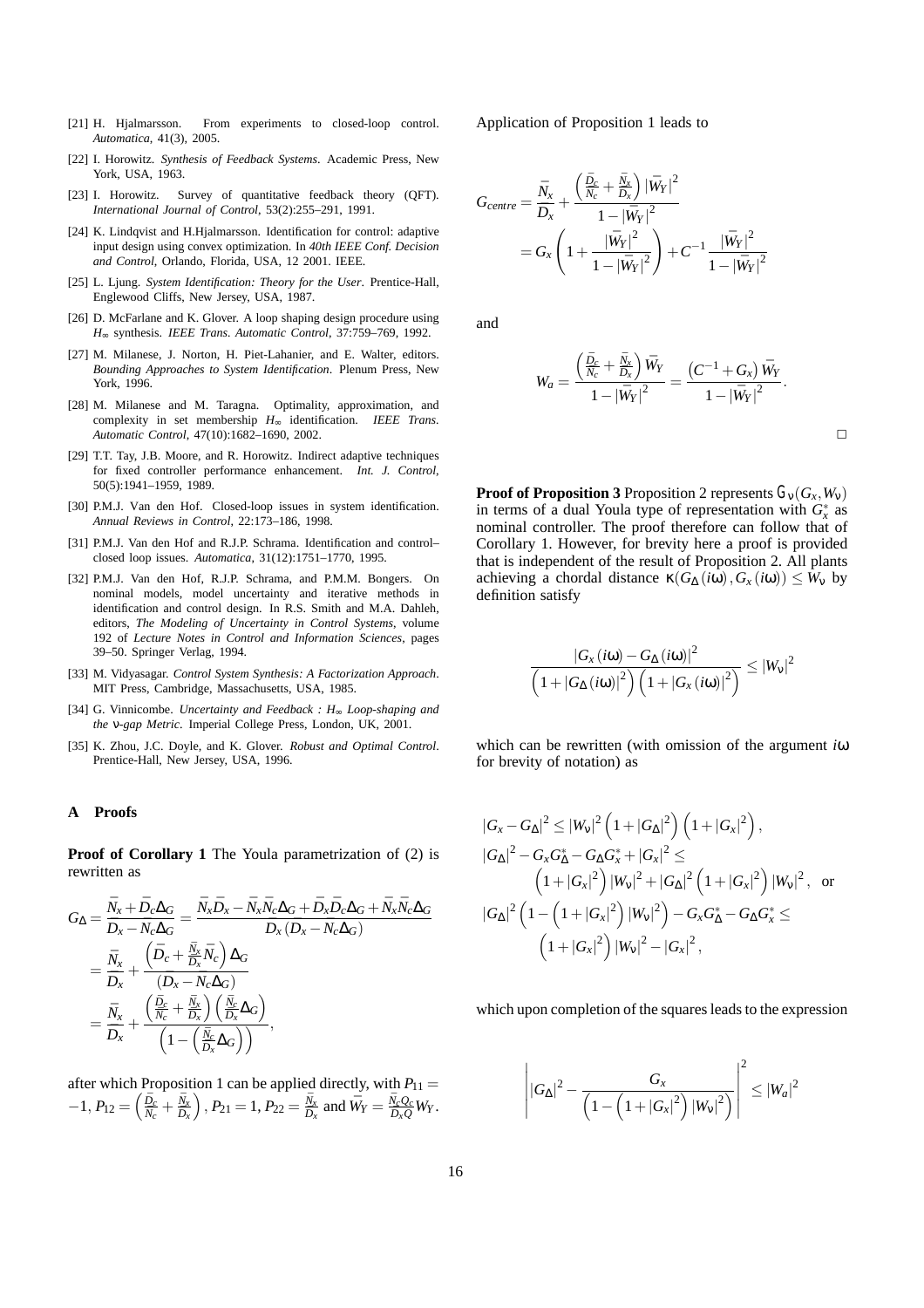with  $|W_a|^2 =$ 

$$
=\frac{\left(1+|G_{x}|^{2}\right)|W_{v}|^{2}-|G_{x}|^{2}}{\left(1-\left(1+|G_{x}|^{2}\right)|W_{v}|^{2}\right)}+\frac{|G_{x}|^{2}}{\left(1-\left(1+|G_{x}|^{2}\right)|W_{v}|^{2}\right)^{2}}\\=\frac{\left(1-\left(1+|G_{x}|^{2}\right)|W_{v}|^{2}-|G_{x}|^{2}\right)\left(1+|G_{x}|^{2}\right)|W_{v}|^{2}}{\left(1-\left(1+|G_{x}|^{2}\right)|W_{v}|^{2}\right)^{2}}\\=\frac{\left(1+|G_{x}|^{2}\right)\left(1-|W_{v}|^{2}\right)\left(1+|G_{x}|^{2}\right)|W_{v}|^{2}}{\left(1-\left(1+|G_{x}|^{2}\right)|W_{v}|^{2}\right)^{2}},
$$

with which the corollary is proven.  $\Box$ 

**Proof of Lemma 1** For SISO plants and controllers the proof can be based on the fact that the squared maximum singular value of a rank one matrix equals the sum of squares of the elements (Frobenius norm), i.e.

$$
\bar{\sigma} (V T (G_{\Delta}, C) W)^{2}
$$
  
=  $(|V_2|^2 + |V_1|^2 |G_{\Delta}|^2) \left| \frac{1}{1 + CG_{\Delta}} \right|^2 (|W_2|^2 + |W_1|^2 |C|^2).$ 

Since  $S_{\Delta} = \frac{1}{1 + CG_{\Delta}}$  it holds that  $G_{\Delta} = \frac{1 - S_{\Delta}}{S_{\Delta}C}$  and straightforward rewriting with respect to  $S_\Delta$  results in

$$
\bar{\sigma}(VT(G_{\Delta}, C)W)^{2}
$$
\n
$$
= \left(|V_{2}|^{2} + |V_{1}|^{2} \left|\frac{1 - S_{\Delta}}{S_{\Delta}C}\right|^{2}\right) |S_{\Delta}|^{2} \left(|W_{2}|^{2} + |W_{1}|^{2} |C|^{2}\right),
$$
\n
$$
= \left(|V_{2}|^{2} |S_{\Delta}|^{2} + \frac{|V_{1}|^{2}}{|C|^{2}} |1 - S_{\Delta}|^{2}\right) \left(|W_{2}|^{2} + |W_{1}|^{2} |C|^{2}\right)
$$
\n
$$
= \left(\left(|V_{2}|^{2} |C|^{2} + |V_{1}|^{2}\right) |S_{\Delta}|^{2} - |V_{1}|^{2} (S_{\Delta} + S_{\Delta}^{*} - 1)\right) \frac{|W_{2}|^{2} + |W_{1}|^{2} |C|^{2}}{|C|^{2}}
$$
\n
$$
= \left(|S_{\Delta}|^{2} - \frac{|V_{1}|^{2}}{|V_{2}|^{2} |C^{2}| + |V_{1}|^{2}} (S_{\Delta} + S_{\Delta}^{*}) + \frac{|V_{1}|^{2}}{|C|^{2} |C^{2}| + |V_{1}|^{2}} \right) \frac{\left(|V_{2}|^{2} |C^{2}| + |V_{1}|^{2}\right) \left(|W_{2}|^{2} + |W_{1}|^{2} |C|^{2}\right)}{|C|^{2}},
$$

which upon completion of the squares leads to expression  $(18)$ .

**Proof of Corollary 4** The first part of the corollary follows from Corollary 3 and the fact that

$$
G_{\Delta} = \frac{1 - S_{\Delta}}{S_{\Delta}C} = \frac{1 - S_{centre} - \Delta_S}{S_{centre}C + \Delta_S C}
$$
  
= 
$$
\frac{(|V_1|^2 + |V_2|^2|C|^2) - |V_1|^2 - (|V_1|^2 + |V_2|^2|C|^2) \Delta_S}{|V_1|^2 C + C (|V_1|^2 + |V_2|^2|C|^2) \Delta_S}
$$
  
= 
$$
\frac{1}{C} \frac{|V_2|^2|C|^2 + \Delta_S}{|V_1|^2 - \Delta_S}, \Delta_S = - (|V_1|^2 + |V_2|^2|C|^2) \Delta_S.
$$

The second part is obtained by application of Proposition 1. For, the above expression can be rewritten as

$$
G_{\Delta} = \frac{1}{C} \frac{|V_2|^2 |C|^2 + \tilde{\Delta}_S}{|V_1|^2 - \tilde{\Delta}_S} = \frac{1}{C} \frac{\frac{|V_2|^2}{|V_1|^2} |C|^2 + \frac{1}{|V_1|^2} \tilde{\Delta}_S}{1 - \frac{1}{|V_1|^2} \tilde{\Delta}_S}
$$
  
= 
$$
-\frac{1}{C} \frac{-\frac{|V_2|^2}{|V_1|^2} |C|^2 (1 - \frac{1}{|V_1|^2} \tilde{\Delta}_S) - (\frac{1}{|V_1|^2} + \frac{|V_2|^2}{|V_1|^2} |C|^2) \tilde{\Delta}_S}{1 - \frac{1}{|V_1|^2} \tilde{\Delta}_S}
$$
  
= 
$$
\frac{1}{C} \frac{|V_2|^2}{|V_1|^2} |C|^2 - \frac{\frac{1}{C} \frac{|V_1|^2 + |V_2|^2 |C|^2}{|V_1|^4} \tilde{\Delta}_S}{1 - \frac{1}{|V_1|^2} \tilde{\Delta}_S}.
$$

Therefore, with  $P_{22} = \frac{1}{C} \frac{|V_2|^2}{|V_1|^2}$  $\frac{|V_2|^2}{|V_1|^2}\,|C|^2$  ,  $P_{12}P_{21}=\frac{1}{C}\frac{|V_1|^2+|V_2|^2|C|^2}{|V_1|^4}$  $\frac{|V_1|^4}{|V_1|^4}$  and  $P_{11} = \frac{1}{|V_1|^2}$  direct application of Proposition 1 leads to

$$
G_{centre} = \frac{1}{C} \frac{|V_2|^2}{|V_1|^2} |C|^2 + \frac{-\frac{1}{C} \frac{|V_1|^2 + |V_2|^2 |C|^2}{|V_1|^2} |W_Y|^2}{|V_1|^4 - |W_Y|^2}
$$
  
\n
$$
= \frac{1}{C} \frac{\frac{|V_2|^2}{|V_1|^2} |C|^2 |V_1|^4 - \left(\frac{|V_2|^2}{|V_1|^2} |C|^2 - \frac{|V_1|^2 + |V_2|^2 |C|^2}{|V_1|^2}\right) |W_Y|^2}{|V_1|^4 - |W_Y|^2}
$$
  
\n
$$
= \frac{1}{C} \frac{\frac{|V_2|^2}{|V_1|^2} |C|^2 |V_1|^4 + \frac{|V_1|^2}{|V_1|^2} |W_Y|^2}{|V_1|^4 - |W_Y|^2}
$$

and

$$
W_a = \frac{1}{C} \frac{\frac{|V_1|^2 + |V_2|^2 |C|^2}{|V_1|^4}}{1 - \frac{1}{|V_1|^4} |W_Y|^2} W_Y.
$$

 $\frac{2|C|^2}{P}$  **Proof of Lemma 2** Straightforward use of Proposition 3 leads to a large, hardly tractable sequence of algebraic manipulation. A nice simplification, however, follows from the fact that  $G_v$  and  $W_v$  are completely defined by two points on the boundary circle of  $G_a(G_a, W_a)$  and from the observation of Proposition 3 that

$$
G_a = \frac{G_v}{1 - \left(1 + |G_v|^2\right) |W_v|^2} = \frac{G_v}{a},
$$
  
where  $a = 1 - \left(1 + |G_v|^2\right) |W_v|^2$ ,

i.e.  $G_v$  of a set  $G_v(G_v, W_v)$  lies in the same direction as the centre  $G_a$  of the circle described by  $G_v(G_v, W_v)$ . That is,  $G_v$ should satisfy the condition

$$
\kappa(G_{\mathsf{V}}, G_a \left(1 + \frac{|W_a|}{|G_a|}\right)) = \kappa(G_{\mathsf{V}}, G_a \left(1 - \frac{|W_a|}{|G_a|}\right)) \tag{A.1}
$$
\n
$$
\kappa(aG_a, G_a \left(1 + \frac{|W_a|}{|G_a|}\right)) = \kappa(aG_a, G_a \left(1 - \frac{|W_a|}{|G_a|}\right)), \tag{A.2}
$$